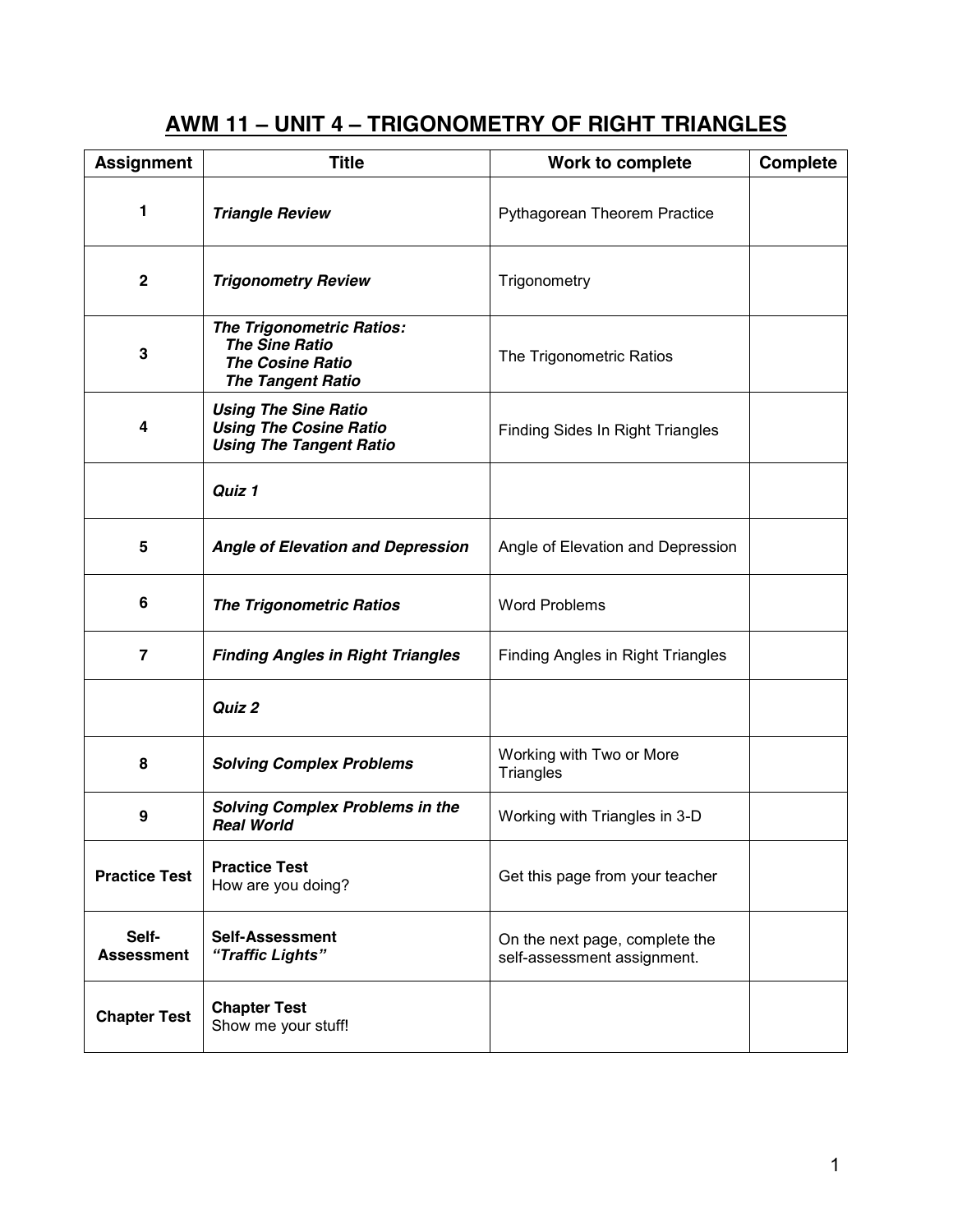# **Traffic Lights**

In the following chart, show how confident you feel about each statement by drawing one of the following:  $\ddot{\circ}$ ,  $\circledcirc$ , or  $\circledcirc$ . Then discuss this with your teacher **BEFORE** you write the test!

| <b>Statement</b>                                                                                                                                         |  |  |
|----------------------------------------------------------------------------------------------------------------------------------------------------------|--|--|
| After completing this chapter;                                                                                                                           |  |  |
| I can use the Pythagorean theorem to calculate the missing<br>$\bullet$<br>side of a right triangle                                                      |  |  |
| I know when to choose sine (sin), cosine (cos) or tangent (tan)<br>based on the information given                                                        |  |  |
| I can use the three basic trigonometric functions (sin, cos, tan)<br>$\bullet$<br>to find a missing side or angle of a right triangle                    |  |  |
| I can use the three basic trigonometric ratios to solve<br>problems involving two or three triangles                                                     |  |  |
| I can determine the angle of elevation and the angle of<br>$\bullet$<br>depression for words or a diagram, and use them with the<br>trigonometric ratios |  |  |
| I can use the three basic trigonometric ratios to solve<br>problems in both 2-D and 3-D contexts                                                         |  |  |
| I can determine if the solutions that I find are reasonable<br>based on my knowledge of the lengths of the sides in a<br>triangle                        |  |  |

# **Vocabulary: Unit 4**

angle of depression angle of elevation cosine hypotenuse leg right triangle sine tangent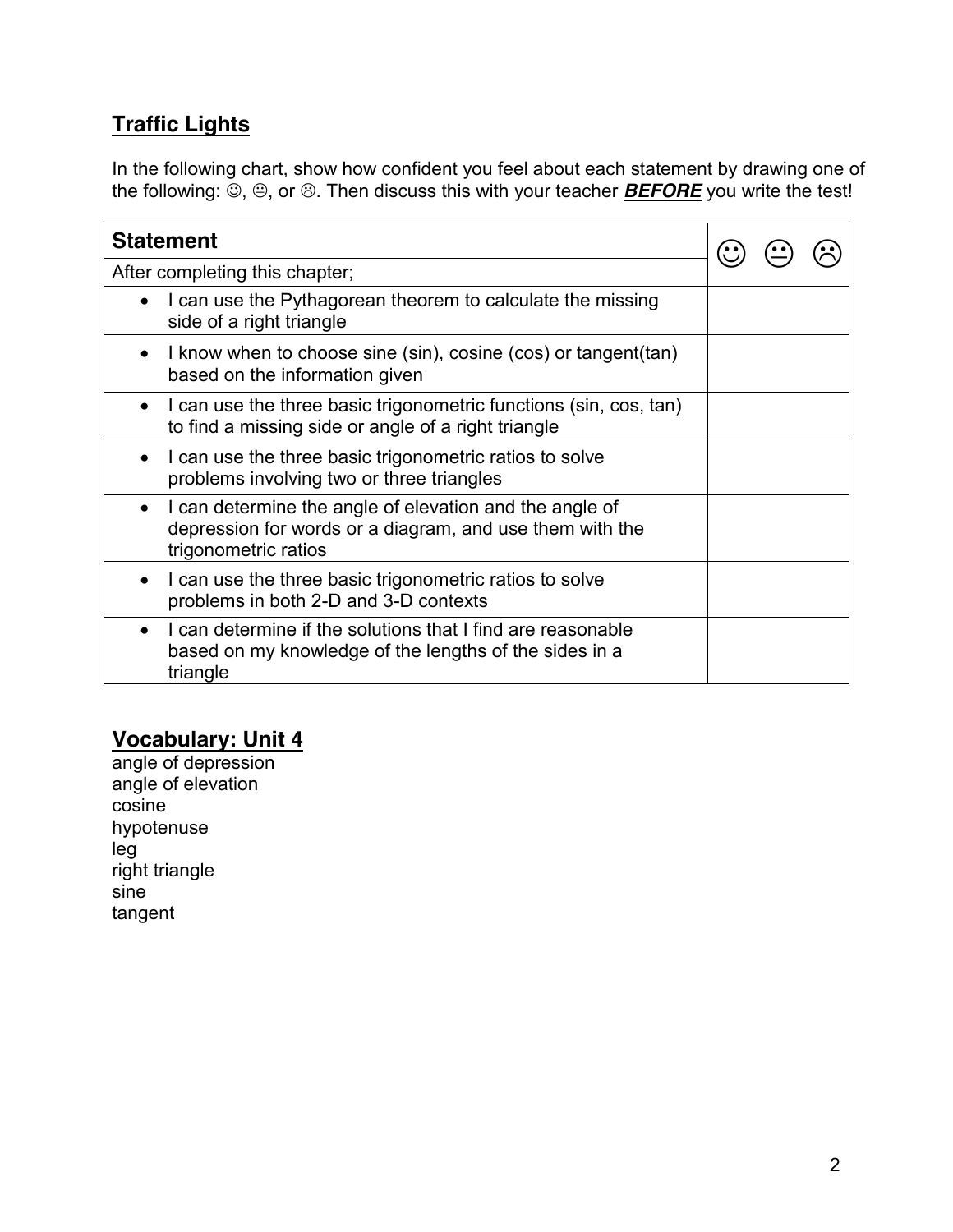### **TRIANGLE REVIEW**

In this unit, you will be looking at triangles, specifically right angle triangles, also called right triangles. You will review the basic trigonometric ratios and the Pythagorean Theorem, and then learn to apply these situations that have 2 or 3 triangles. But first it is necessary to review some facts about triangles.

Fact 1: Every triangle contains 3 sides and 3 angles or vertices (plural of vertex).

- Fact 2: The measurements of these angles always total 180<sup>0</sup>.
- Fact 3: To identify the side or vertex in a triangle, it is important to label the triangle following a standard routine. Each vertex of a triangle is labeled with a capital case letter – like "A" - and each side is labeled with the lower case letter that matches the opposite vertex. An example is below.



Fact 4: A triangle that contains a  $90^0$  angle (a right angle) is called a right triangle (or right-angle triangle). ALL triangles in this unit will be right triangles.



Fact 5: The side of the triangle that is opposite the  $90^{\circ}$  angle is always called the **hypotenuse**. It is labelled in the triangle below. The other two sides of the triangle are called legs.

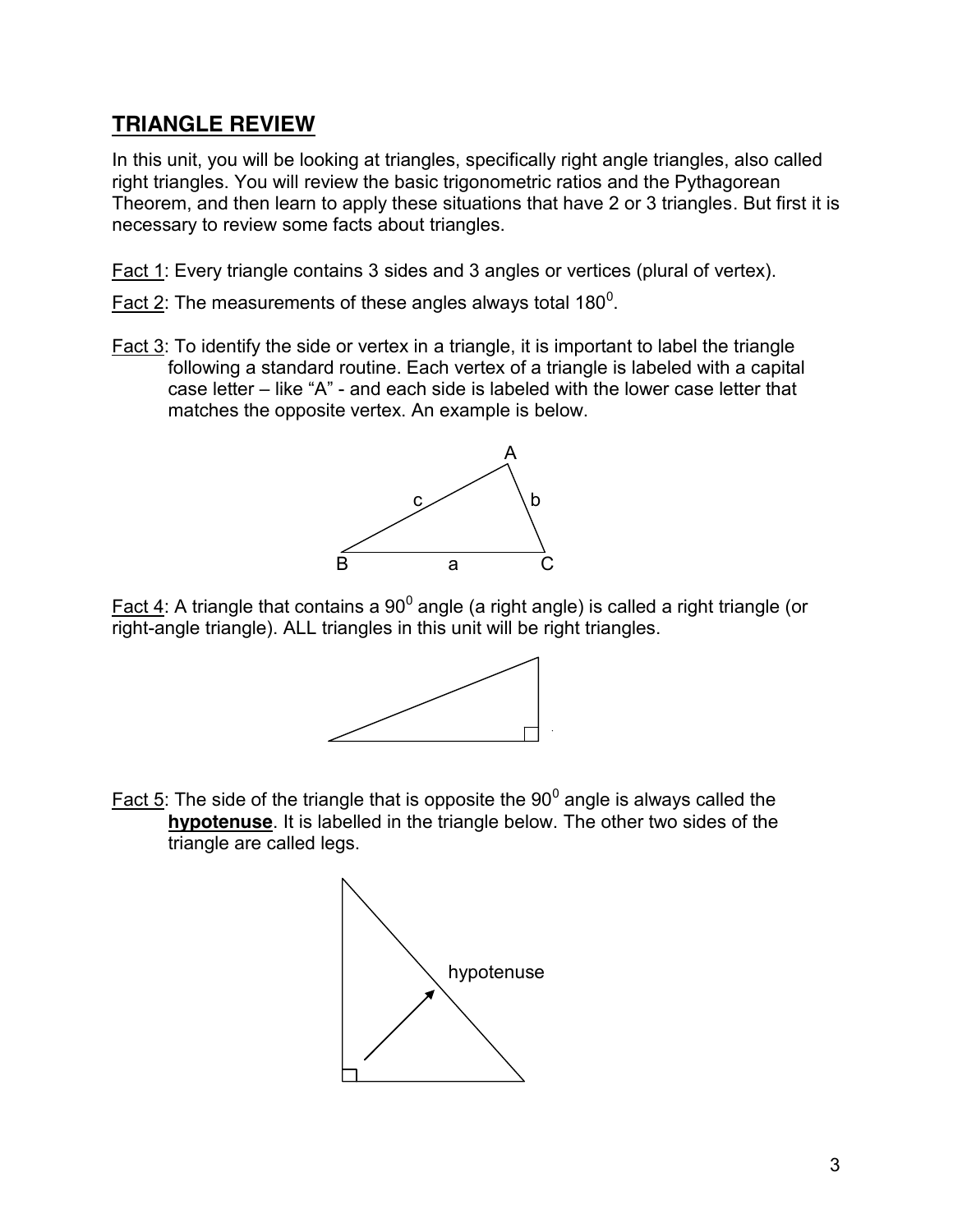Fact 6: The hypotenuse is **always** the longest side in the triangle. It is always opposite the largest angle which is the  $90^{\circ}$  or right angle.

Fact 7: Pythagorean Theorem states that in any right triangle, the sum of the squares of the lengths of the legs is equal to the square of the length of the hypotenuse. So in ΔABC with the right angle at C, the following relationship is true:

$$
c^2 = a^2 + b^2
$$

where a and b are the other 2 legs of the triangle.



We can also rearrange the equation to find the length one of the legs;

 $c^2 = a^2 + b^2$  $a^2 = c^2 - b^2$  $b^2 = c^2 - a^2$ 

## **ASSIGNMENT 1 – PYTHAGOREAN THEOREM PRACTICE**

1) Use the Pythagorean Theorem to calculate the unknown side length to one decimal place.

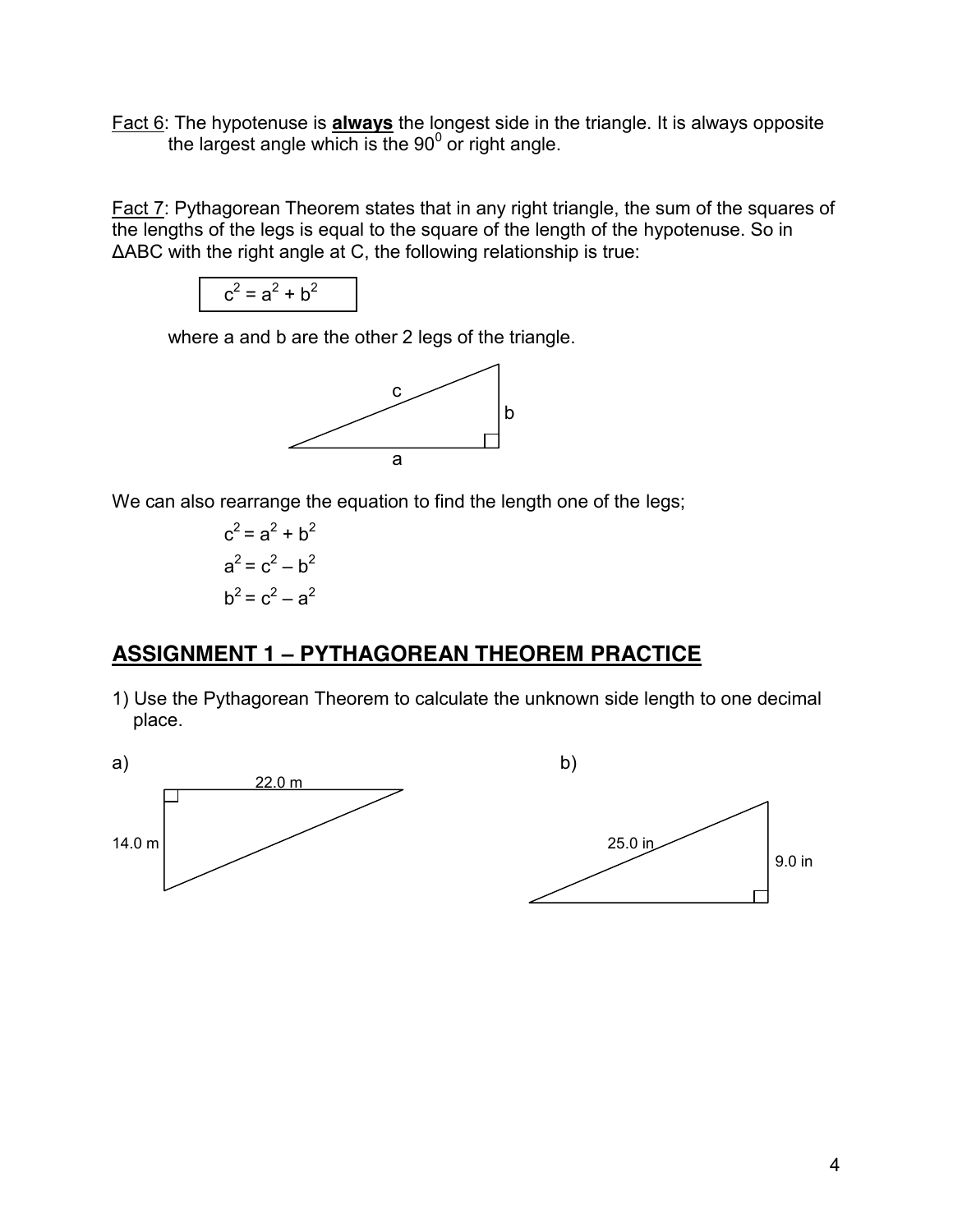## **TRIGONOMETRY REVIEW**

Trigonometry is one of the most important topics in mathematics. Trigonometry is used in many fields including engineering, architecture, surveying, aviation, navigation, carpentry, forestry, and computer graphics. Also, until satellites, the most accurate maps were constructed using trigonometry.

The word *trigonometry* means triangle measurements. It is necessary to finish our triangle facts here.

Fact 8: In trigonometry, the other two sides (or legs) of the triangle are referred to as the **opposite** and **adjacent** sides, depending on their relationship to the angle of interest in the triangle.

In this example, if we pick angle DEF – the angle labelled with the Greek letter  $θ$  – then we are able to distinguish the sides as illustrated in the diagram below.



The side that is opposite the angle of interest, in this case θ, is called the **opposite** side. The side that is nearest to angle θ and makes up part of the angle is called the **adjacent** side. To help you, remember that adjacent means beside. Although the hypotenuse occupies one of the two adjacent positions, it is **never** called the adjacent side. It simply remains the hypotenuse. This is why it is identified first. It is recommended to label the side in the order hypotenuse, opposite, and finally adjacent. You may use initials for these side, h, o, and a, but always use lower case letters to avoid mixing up the labelling with a vertex.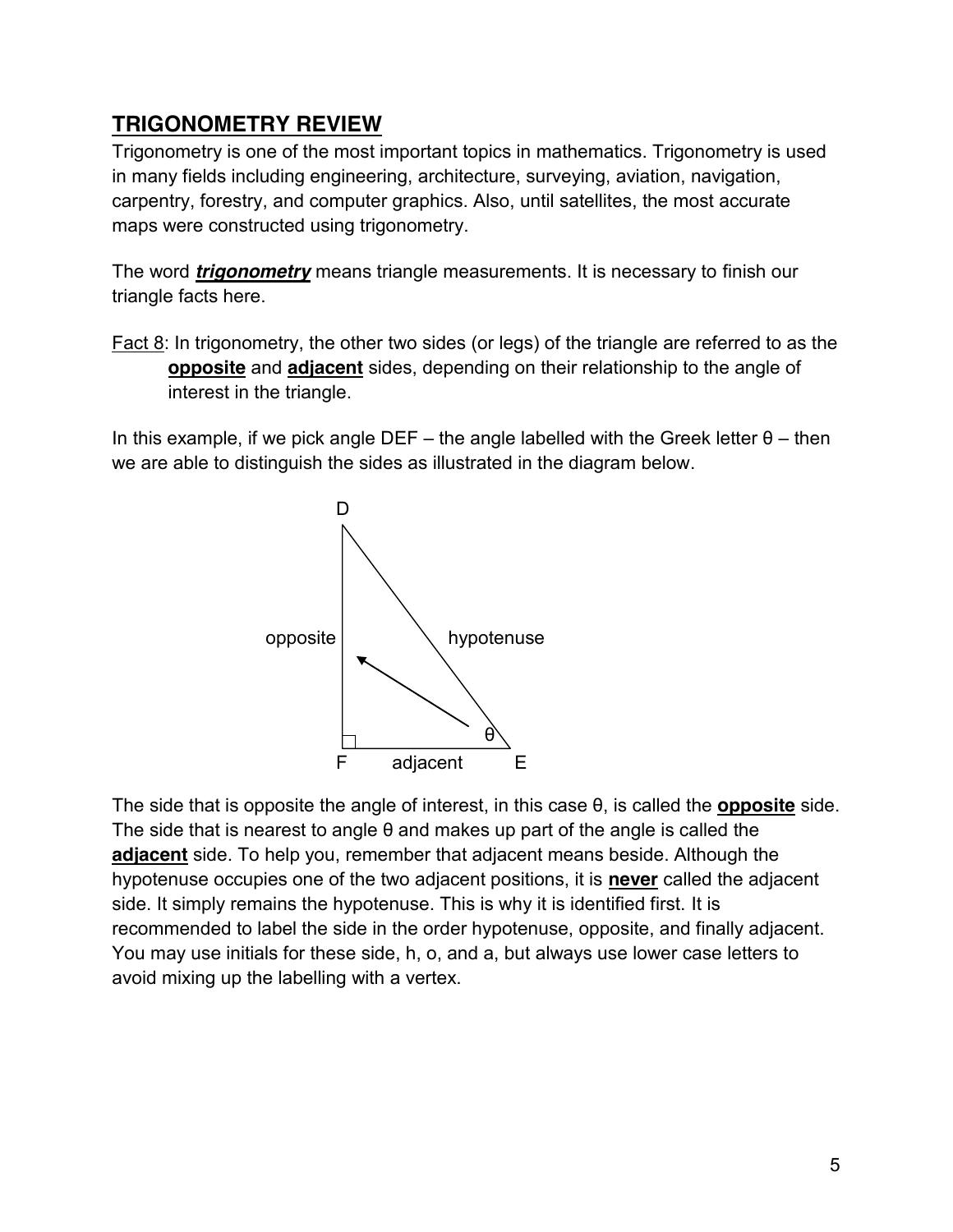**Example 1: Using the triangle below, answer the questions.** 



- 1) What is the hypotenuse?
- 2) What is the opposite side to  $\theta$ ?
- 3) What is the adjacent side to  $\theta$ ?

#### Solution:

- 1) What is the hypotenuse? 15
- 2) What is the opposite side to θ? 9
- 3) What is the adjacent side to θ? 12

This example uses the same triangle as in Example 1; however, this time, the *other* acute angle is labelled as θ. This is done to show that the opposite and adjacent sides switch when the other angle is the angle of interest. The hypotenuse **always** stays the same.

**Example 2: Using the triangle below, answer the questions.** 



- 1) What is the hypotenuse?
- 2) What is the opposite side to  $\theta$ ?
- 3) What is the adjacent side to  $\theta$ ?

#### Solution:

- 1) What is the hypotenuse? 15
- 2) What is the opposite side to θ? 12
- 3) What is the adjacent side to θ? 9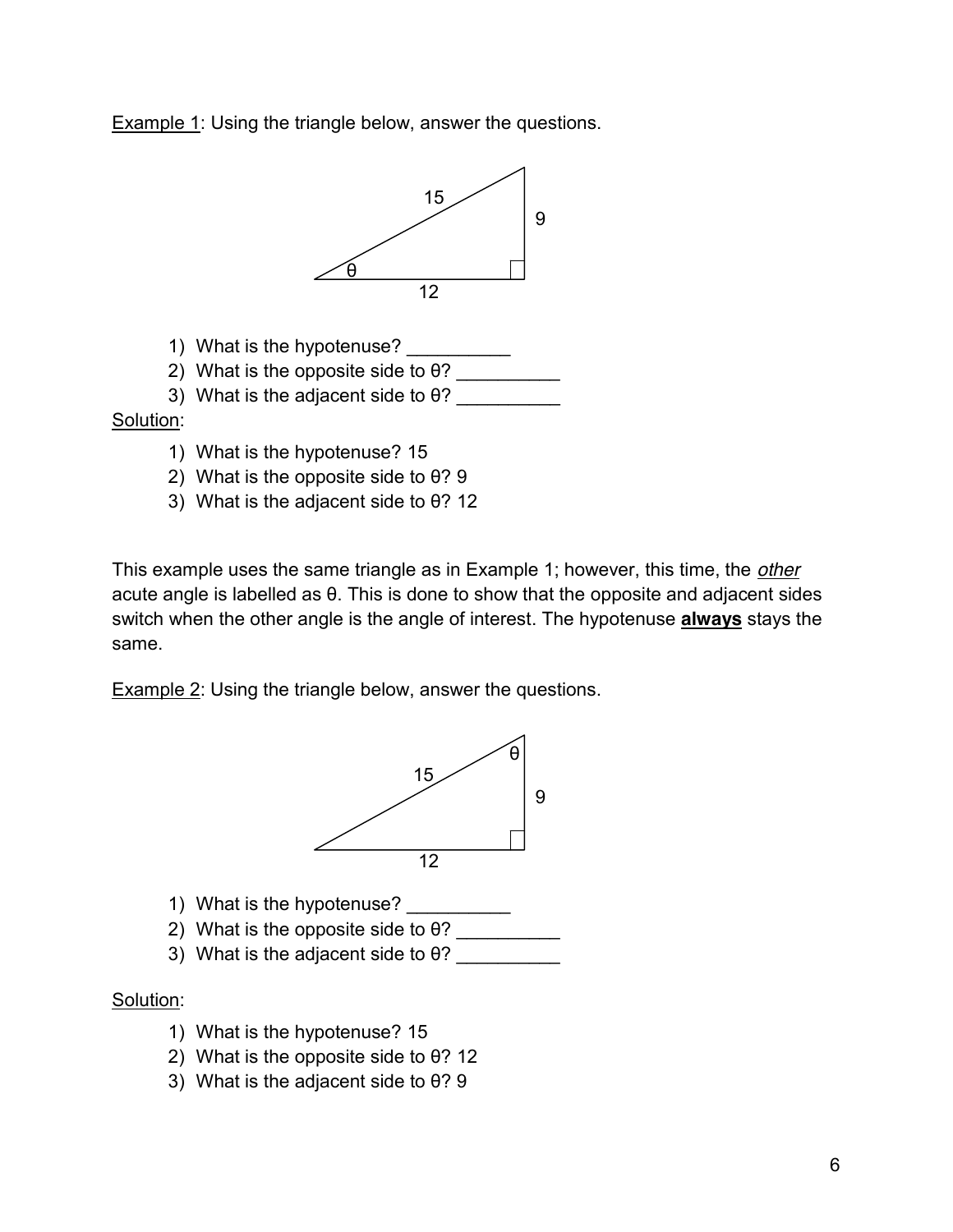# **ASSIGNMENT 2 – TRIGONOMETRY**

For each of the right triangles below, mark the hypotenuse, and the sides that are opposite and adjacent sides to θ as shown in the example.





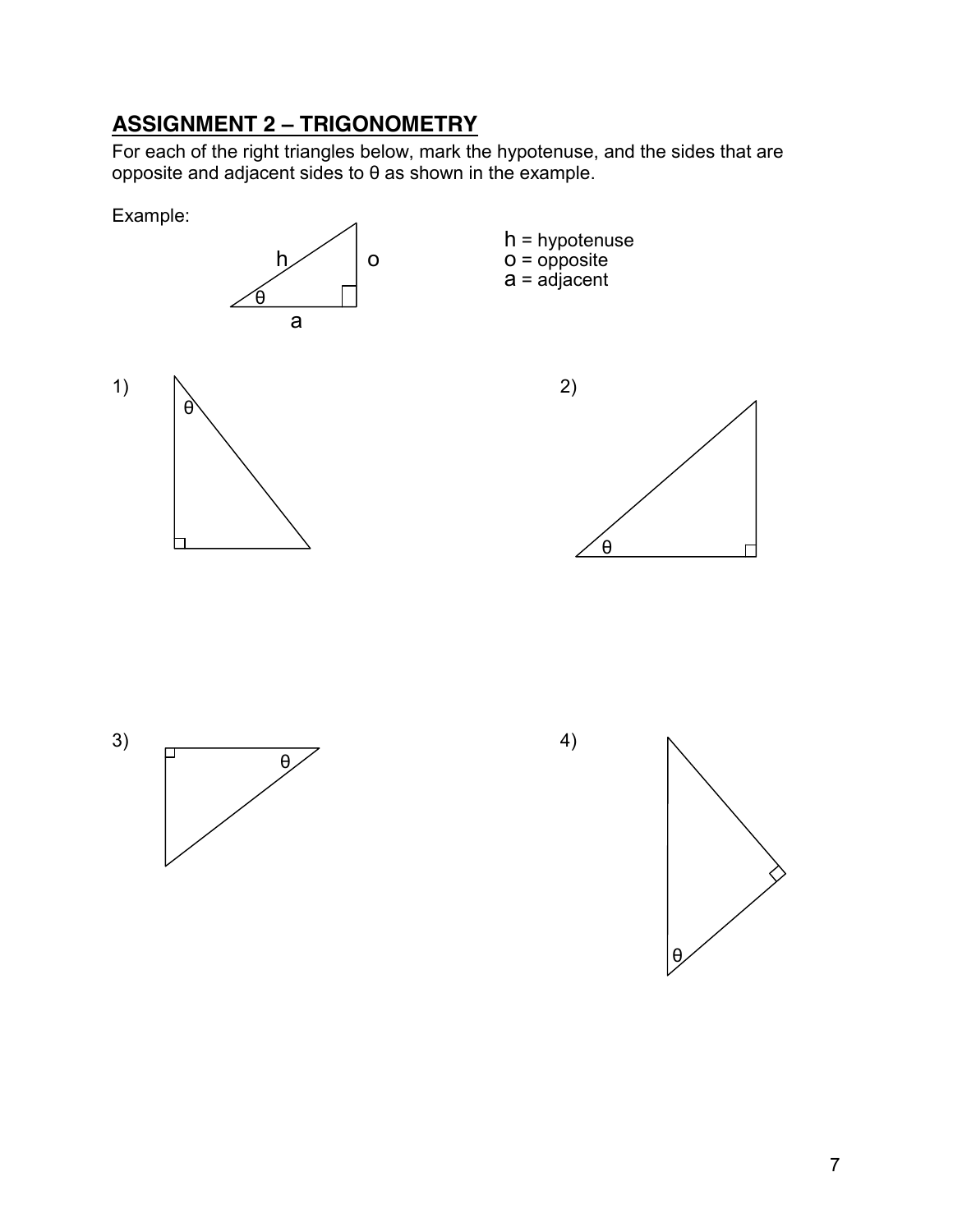# **TRIGONOMETRIC RATIOS**

In the previous unit about similar figures, you learned that the ratios of corresponding sides of similar triangles are equal. When the angles of different triangles are the same, the ratio of the sides within the triangle will always be the same. They depend only on the measure of the angle of interest, not the size of the triangle. These ratios are the trigonometric ratios.

There are three trigonometric ratios we are concerned with: sine, cosine, and tangent.

# **THE SINE RATIO**

The *sine of angle θ* means the ratio of the length of opposite side to the length of the hypotenuse. It is abbreviated as **sin θ** but read as sine θ. It is written like this:

$$
\sin \theta = \frac{opposite}{hypotenuse} \quad \text{or} \quad \sin \theta = \frac{0}{h}
$$

Example 1: Find the sine of  $\theta$  in this triangle. Round to 4 decimal places.



Solution:

The opposite side is 5 and the hypotenuse is 13. So

sin θ = *<sup>h</sup> o*  $=\frac{1}{13}$ 5  $= 0.3846$  So sin θ = 0.3846

Note: Rounding to 4 decimal places is standard when calculating trigonometric ratios.

Example 2: Use your calculator to determine the following sine ratios. Round to 4 decimal places.

a) sin  $15^0$  b) sin  $67^0$  c) sin  $42^0$ 

## **\*\*\*\*\* REMEMBER TO SET YOUR CALCULATOR ON DEGREES (DEG) \*\*\*\***

Solution: Type "sin" followed by the angle, and then "=" to solve

a) sin  $15^0 = 0.2588$  b) sin  $67^0 = 0.9205$  c) sin  $42^0 = 0.6691$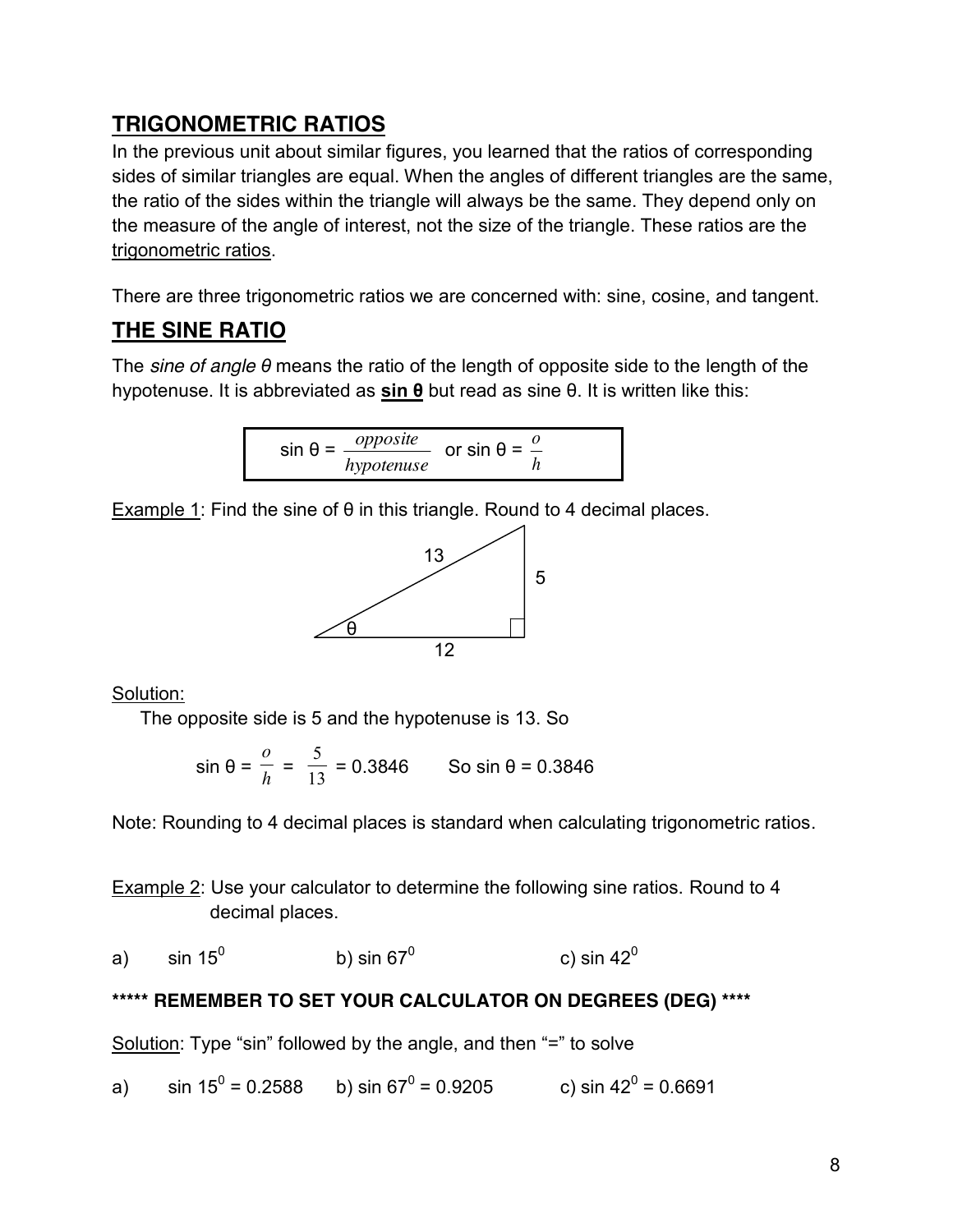### **THE COSINE RATIO**

The *cosine of angle θ* means the ratio of the adjacent side to the hypotenuse. It is abbreviated as **cos θ** but read as cosine θ. It is written like this:

> $cos θ =$ *hypotenuse*  $\frac{adjacent}{adjacent}$  or cos  $\theta =$ *h a*

Example 1: Find the cosine of  $\theta$  in this triangle.



Solution:

The adjacent side is 12 and the hypotenuse is 13. So

$$
\cos \theta = \frac{a}{h} = \frac{12}{13} = 0.9231
$$

Note: Rounding to 4 decimal places is standard when calculating trigonometric ratios.

Example 2: Use your calculator to determine the following cosine ratios. Round to 4 decimal places.

a) cos  $15^0$  b) cos  $67^0$  c) cos  $42^0$ 

#### **\*\*\*\*\* REMEMBER TO SET YOUR CALCULATOR ON DEGREES (DEG) \*\*\*\***

Solution: Type "cos" followed by the angle, and then "=" to solve

a) 
$$
\cos 15^\circ = 0.9659
$$
 b)  $\cos 67^\circ = 0.3907$  c)  $\cos 42^\circ = 0.7431$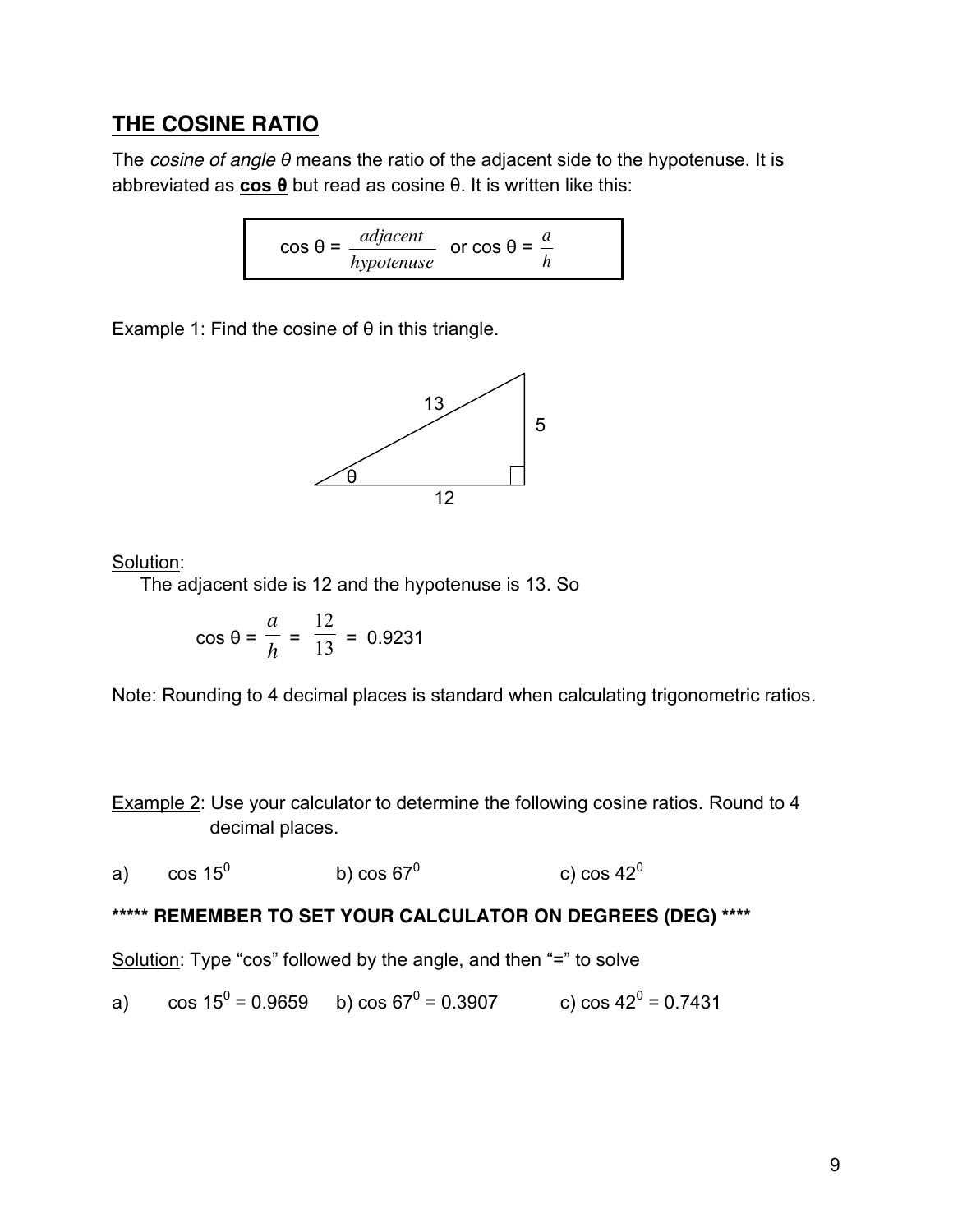### **THE TANGENT RATIO**

The *tangent of angle θ* means the ratio of the opposite side to the adjacent side. It is abbreviated as **tan θ** but read as tangent θ. It is written like this:

$$
\tan \theta = \frac{opposite}{adjacent} \quad \text{or } \tan \theta = \frac{0}{a}
$$

Example 1: Find the tangent of  $\theta$  in this triangle.



Solution:

The opposite side is 5 and the adjacent side is 12. So

$$
\tan \theta = \frac{0}{a} = \frac{5}{12} = 0.4167
$$

Note: Rounding to 4 decimal places is standard when calculating trigonometric ratios.

Example 2: Use your calculator to determine the following tangent ratios. Round to 4 decimal places.

a) tan 15<sup>0</sup> b) tan 67<sup>0</sup> c) tan 42<sup>0</sup>

### **\*\*\*\*\* REMEMBER TO SET YOUR CALCULATOR ON DEGREES (DEG) \*\*\*\***

Solution: Type "tan" followed by the angle, and then "=" to solve

a) tan  $15^0$  = 0.2679 b) tan  $67^0$  = 2.3559 c) tan  $42^0$  = 0.9004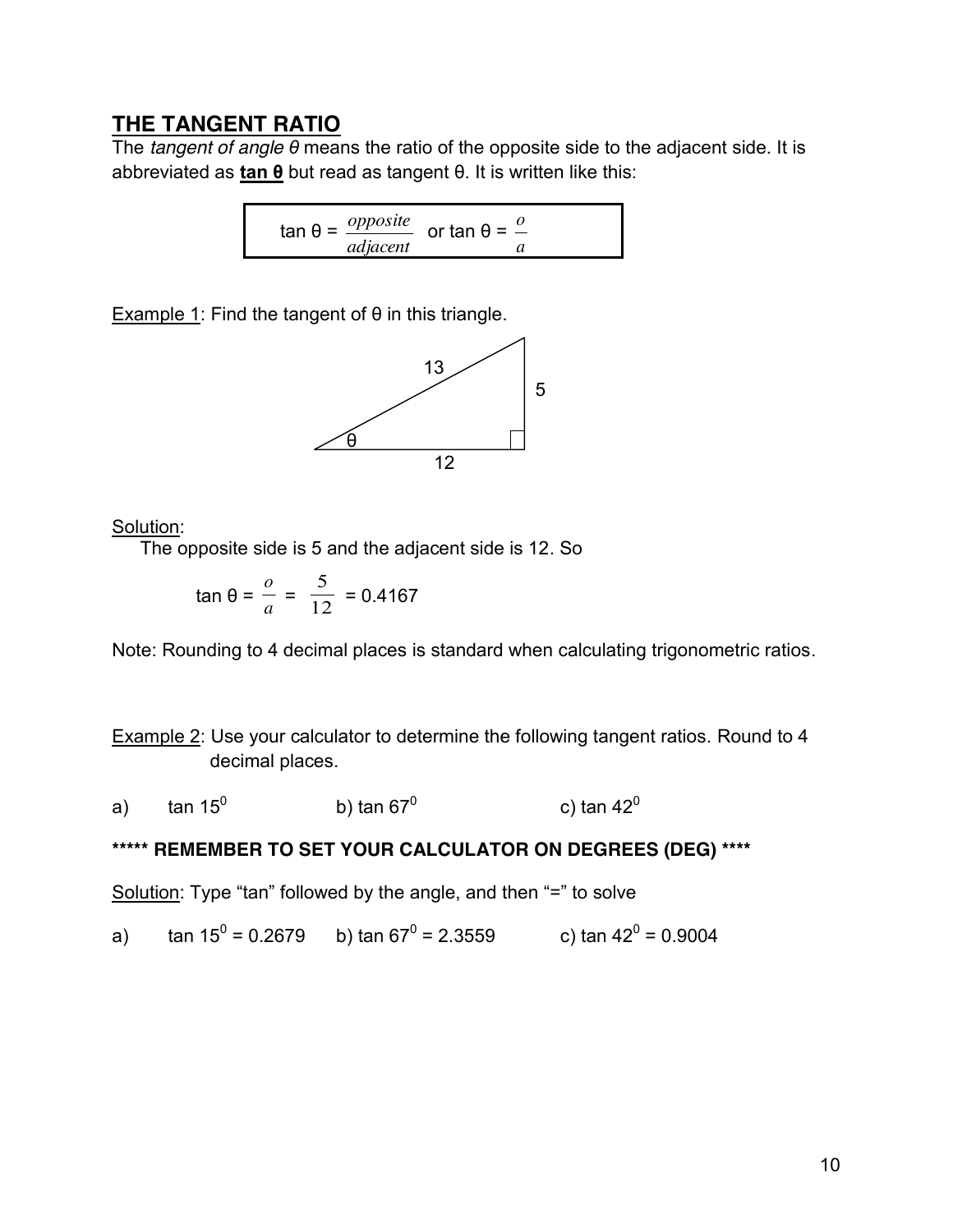# **ASSIGNMENT 3 – THE TRIGONOMETRIC RATIOS**

1)

a) Calculate the value of **sin X** to two decimal places.



b) Calculate the value of **cos X** to two decimal places.



c) Calculate the value of **tan X** to two decimal places.



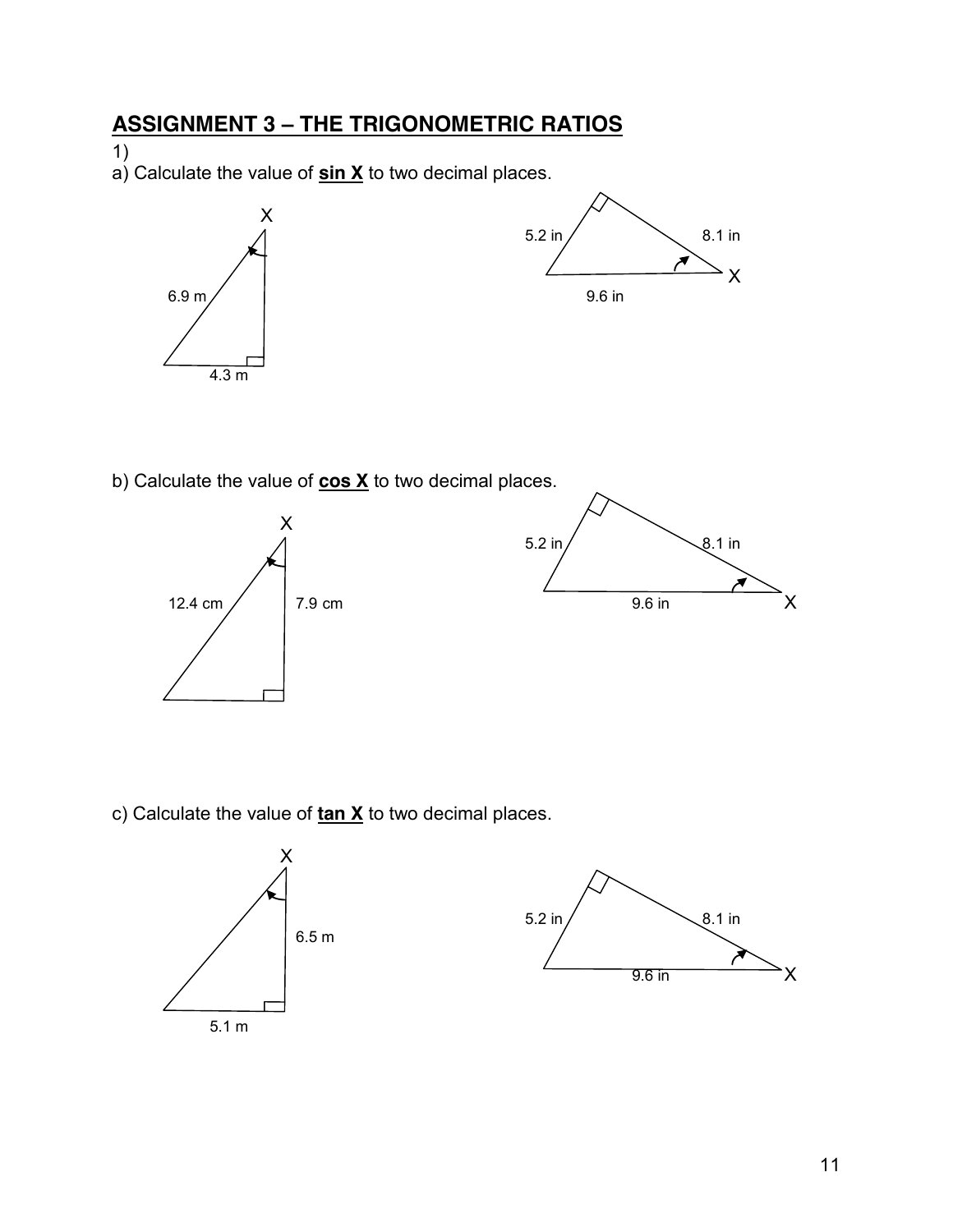2) Use your calculator to determine the value of each of the following sine ratios to four decimal places.



- 3) There are two special sine ratios. Calculate the following and suggest why the values are what the results give you.
- a) sin 0<sup>0</sup> = \_\_\_\_\_\_\_\_\_\_\_\_\_\_ b) sin 90<sup>0</sup> = \_\_\_\_\_\_\_\_\_\_\_\_\_\_
- 4) There are two special cosine ratios. Calculate the following and suggest why the values are what the results give you.

a) cos 0<sup>0</sup> = \_\_\_\_\_\_\_\_\_\_\_\_\_\_ b) cos 90<sup>0</sup> = \_\_\_\_\_\_\_\_\_\_\_\_\_\_

5) There are some special tangent ratios. Calculate the following and suggest why the values are what the results give you.

| a) tan $0^0$ =         | b) tan $45^{\circ}$ =  |
|------------------------|------------------------|
| c) tan 89 $^{\circ}$ = | d) tan 90 $^{\circ}$ = |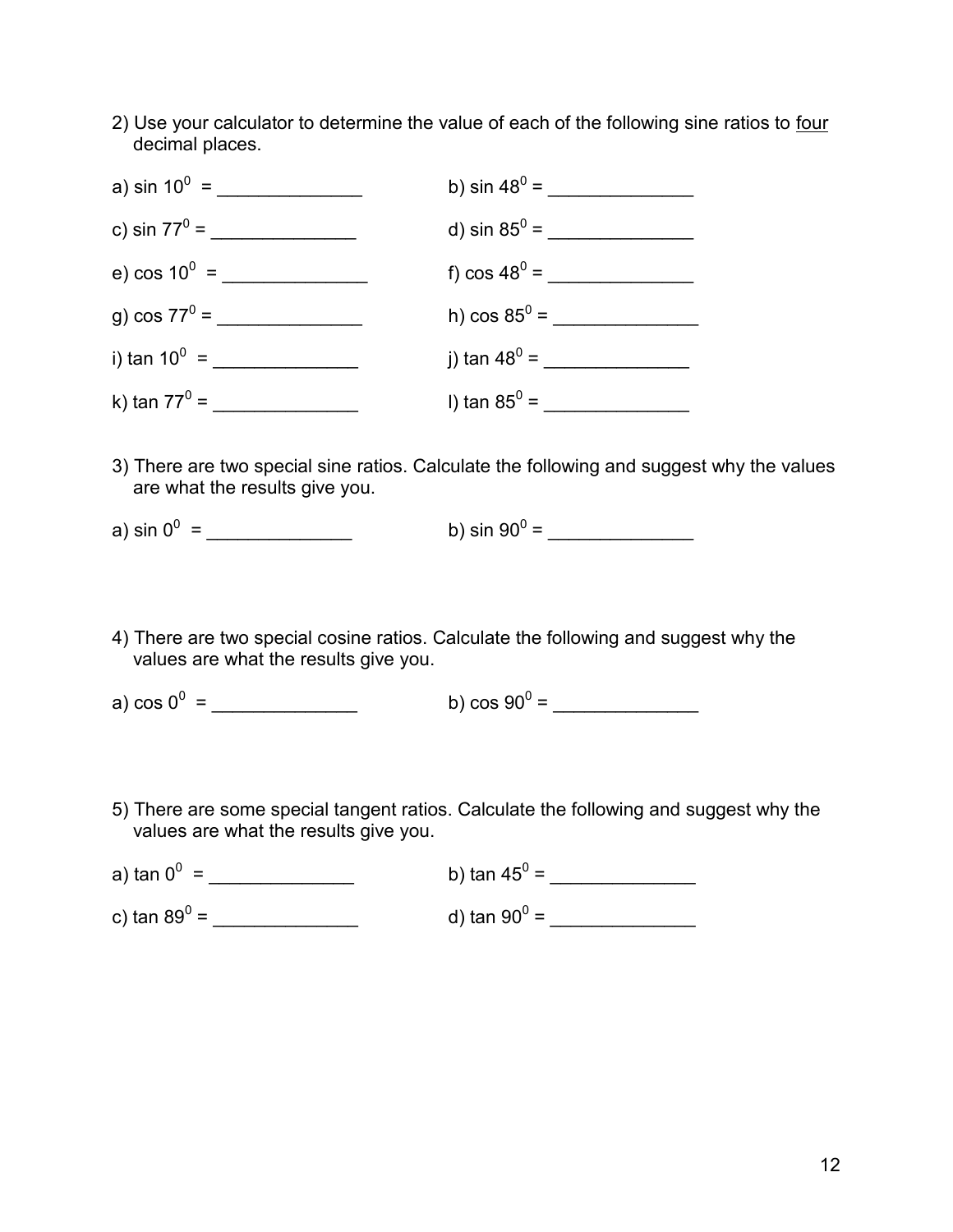### **USING THE SINE RATIO**

Whenever one side and one angle of a right triangle are already known, the remaining sides can be found using the trigonometric ratios. The sine ratio can be used to find missing parts of a right triangle.

Example 1: Use the sine ratio to find the *x* in the triangle below.



Solution:

Step 1: Label the sides of the triangle with **h**, **o** and **a**



- Step 2: Circle the number with the side it represents and the unknown (*x*) with the side it represents.
- Step 3: Identify the ratio required to solve for *x* Since **o** and **h** are being used, the correct ratio is **sin θ**
- Step 4: Substitute the correct values into the correct ratio.

$$
\sin \theta = \frac{0}{h}
$$
  

$$
\sin 35^0 = \frac{9}{x}
$$

Step 5: Solve using the process Cross Multiply and Divide.

Since 
$$
\sin 35^\circ = \frac{\sin 35}{1}
$$
, then  $\sin 35^\circ = \frac{9}{x}$  becomes  $\frac{\sin 35}{1} = \frac{9}{x}$   
 $x = 9 \times 1 \div \sin 35^\circ$   
= 15.7 m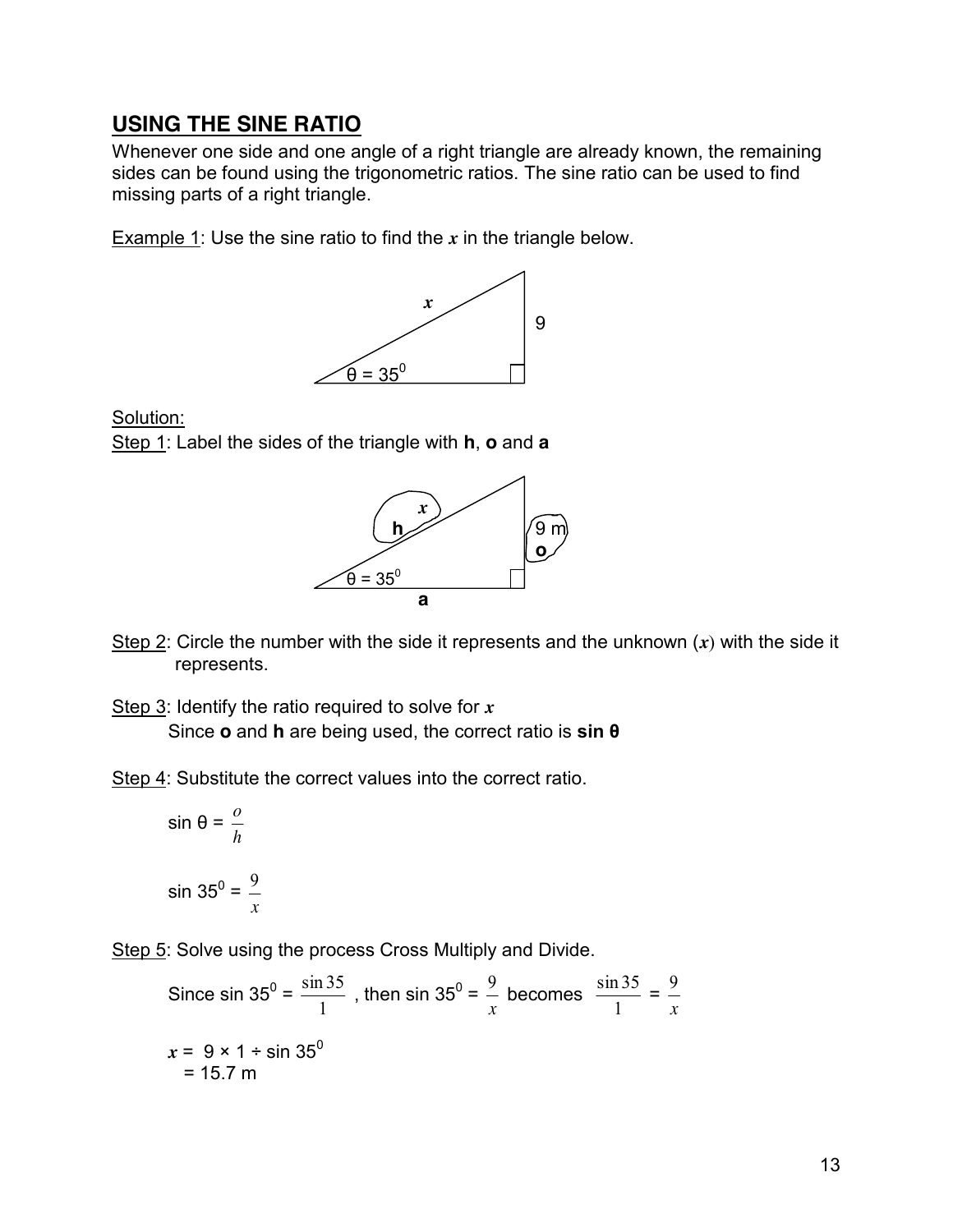Example  $2$ : A ladder 8.5 m long makes an angle of  $72^0$  with the ground. How far up the side of a building will the ladder reach?

#### Solution:

Sketch a diagram and place the information from the question on this diagram. Remember that there will always be a right triangle in your diagram. It is often helpful to draw that triangle and copy the key information from the sketch.





- Step 1: Label the sides of the triangle with **h**, **o** and **a** See above right.
- Step 2: Circle the number with the side it represents and the unknown (*x*) with the side it represents.

Step 3: Identify the ratio required to solve for *x*

Since **o** and **h** are being used, the correct ratio is **sin θ**

Step 4: Substitute the correct values into the correct ratio.

$$
\sin \theta = \frac{0}{h}
$$

$$
\sin 72^0 = \frac{x}{8.5}
$$

Step 5: Solve using the process Cross Multiply and Divide.

Since sin 72<sup>0</sup> =  $\frac{\sin 72}{1}$ , then sin 72<sup>0</sup> =  $\frac{x}{8.5}$ becomes  $\frac{34}{1}$ sin 72  $=\frac{1}{8.5}$ *x*  $x = \sin 72^0 \times 8.5 \div 1$  $= 8.1 m$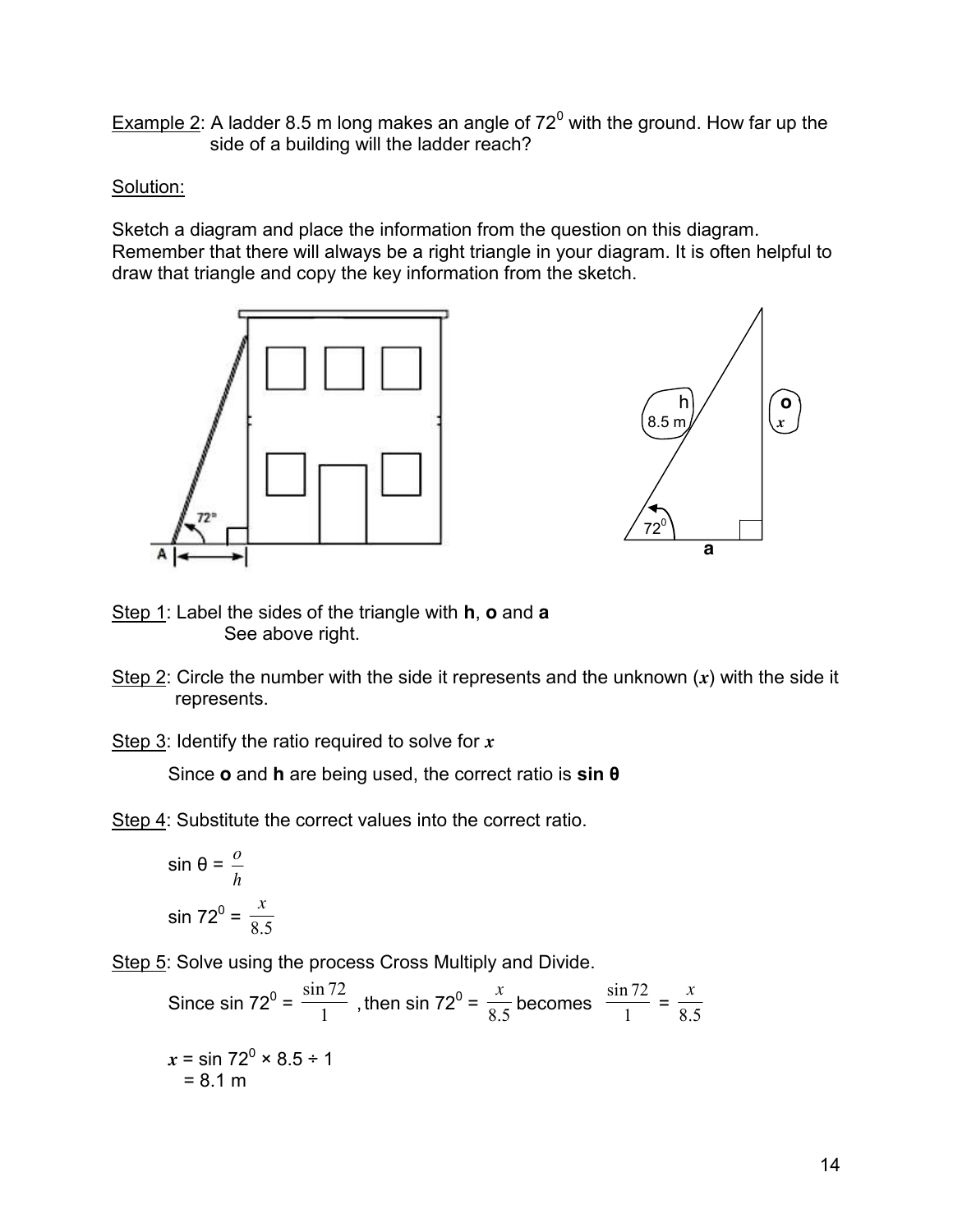### **USING THE COSINE RATIO**

Whenever one side and one angle of a right triangle are already known, the remaining sides can be found using the trigonometric ratios. The cosine ratio can be used to find missing parts of a right triangle.

Example 1: Use the correct trig ratio to find the *x* in the triangle below.



Solution: Step 1: Label the sides of the triangle with **h**, **o** and **a**



Step 2: Circle the number with the side it represents and the unknown (*x*) with the side it represents.

Step 3: Identify the ratio required to solve for *x*

Since **a** and **h** are being used, the correct ratio is **cos θ**

Step 4: Write down the chosen ratio and substitute the correct values into the correct ratio.

cos θ = *h a*  $\cos 30^\circ =$ 5 *x*

Step 5: Solve using the process Cross Multiply and Divide.

Since cos  $30^0$  = 1  $\frac{\cos 30}{\cos 30}$ , then cos 30<sup>0</sup> = 5  $\frac{x}{x}$  becomes 1  $\frac{\cos 30}{1}$  = 5 *x*  $x = \cos 30^\circ \times 5 \div 1$  $= 4.3$  cm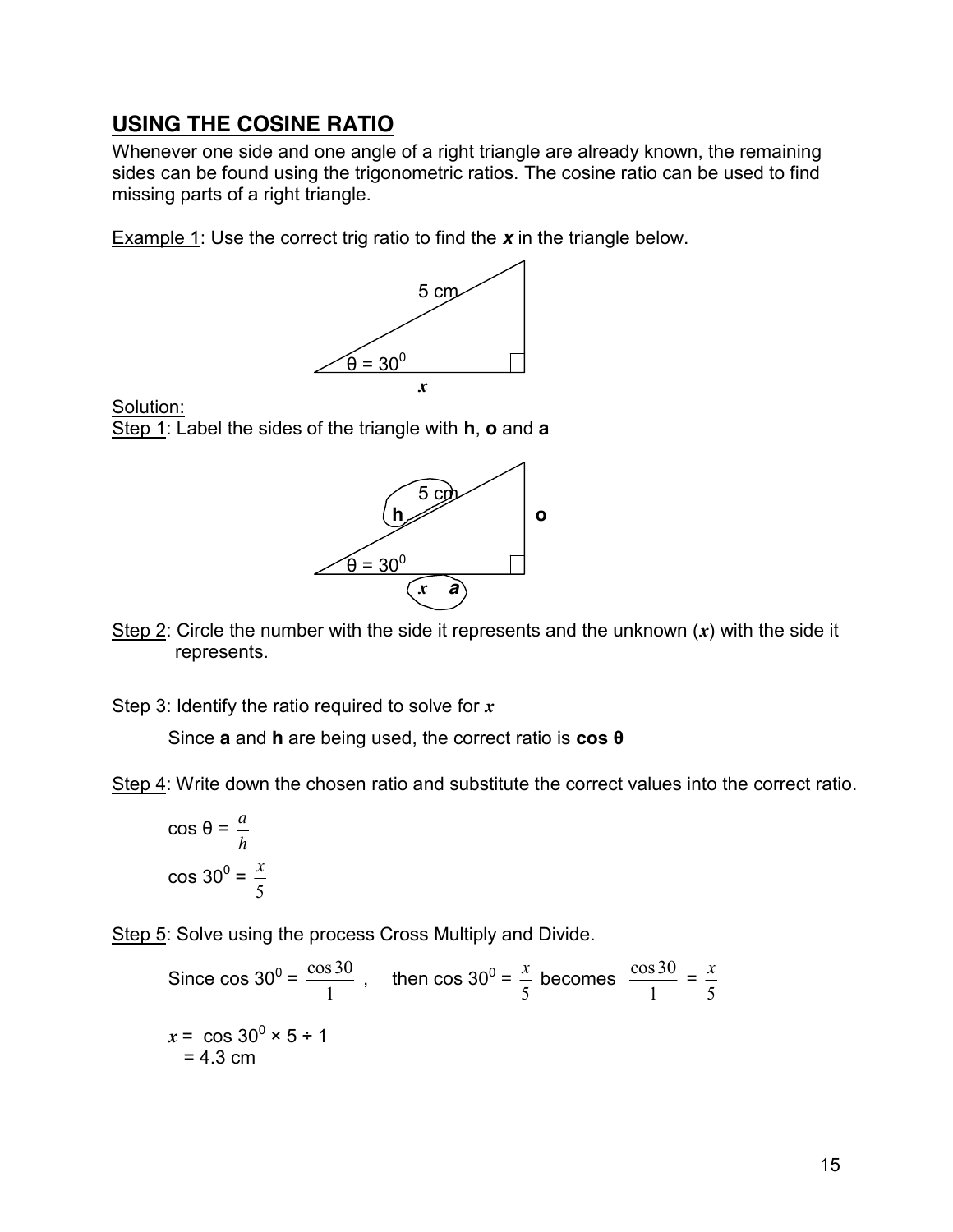## **USING THE TANGENT RATIO**

Whenever one side and one angle of a right triangle are already known, the remaining sides can be found using the trigonometric ratios. The tangent ratio can be used to find missing parts of a right triangle.

Example 1: Use the correct trig ratio to find the *x* in the triangle below.



Solution:

Step 1: Label the sides of the triangle with **h**, **o** and **a**



Step 2: Circle the number with the side it represents and the unknown (*x*) with the side it represents.

Step 3: Identify the ratio required to solve for *x*

Since **o** and **a** are being used, the correct ratio is **tan θ**

Step 4: Substitute the correct values into the correct ratio.

$$
\tan \theta = \frac{0}{a}
$$
  

$$
\tan 15 = \frac{2}{x}
$$

Step 5: Solve using the process Cross Multiply and Divide.

Since tan  $15^0$  = 1  $\frac{\tan 15}{\tan 15}$ , then tan 15<sup>0</sup> = *x*  $2$  becomes 1  $\frac{\tan 15}{\tan 15}$  = *x* 2  $x = 2 \times 1 \div \tan 15^0$  $= 7.5$  mm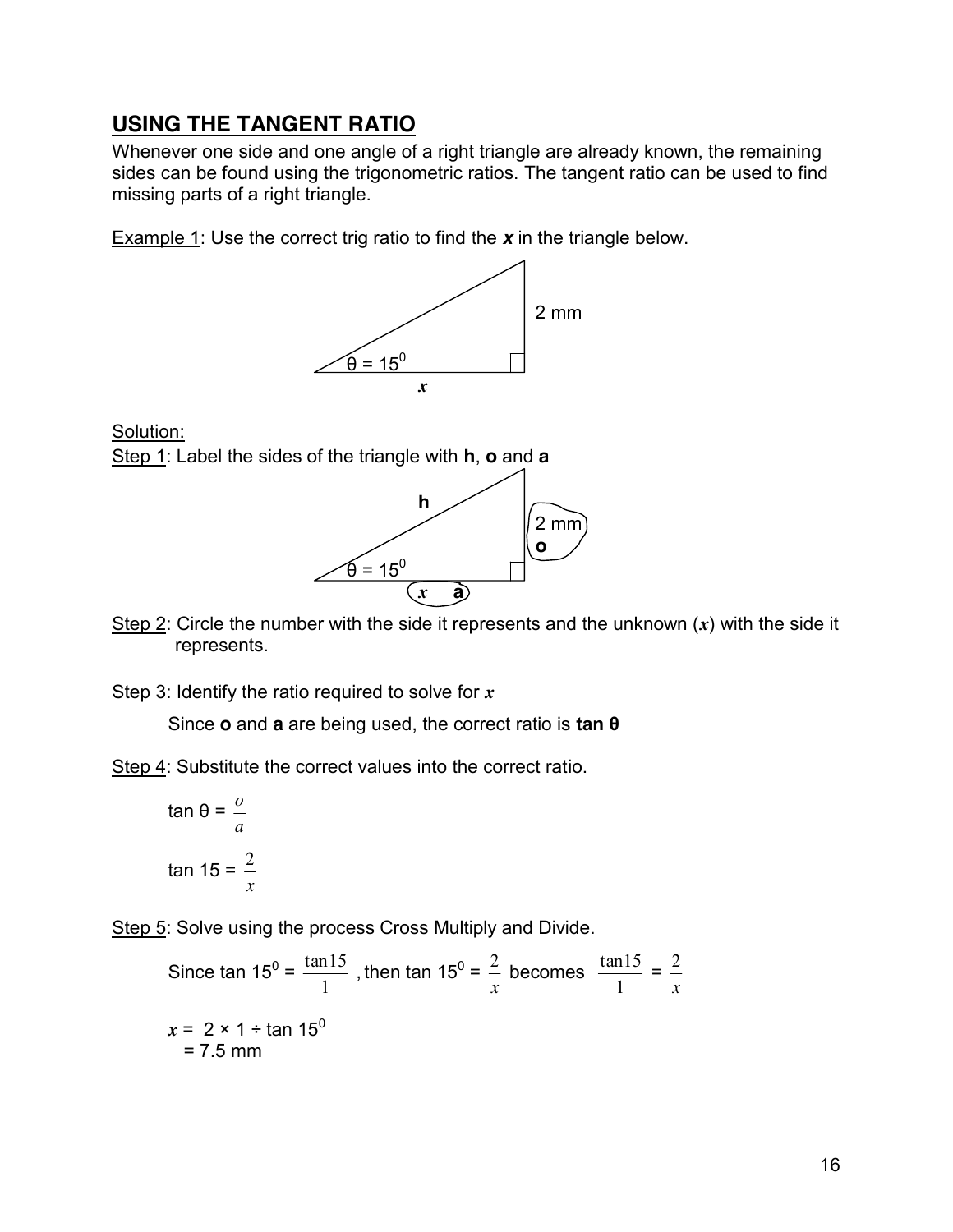# **ASSIGNMENT 4 – FINDING SIDES IN RIGHT TRIANGLES**

1) Calculate the length of the side indicated in the following diagrams. Round to **one** decimal place.



# **ASK YOUR TEACHER FOR THE UNIT QUIZ 1.**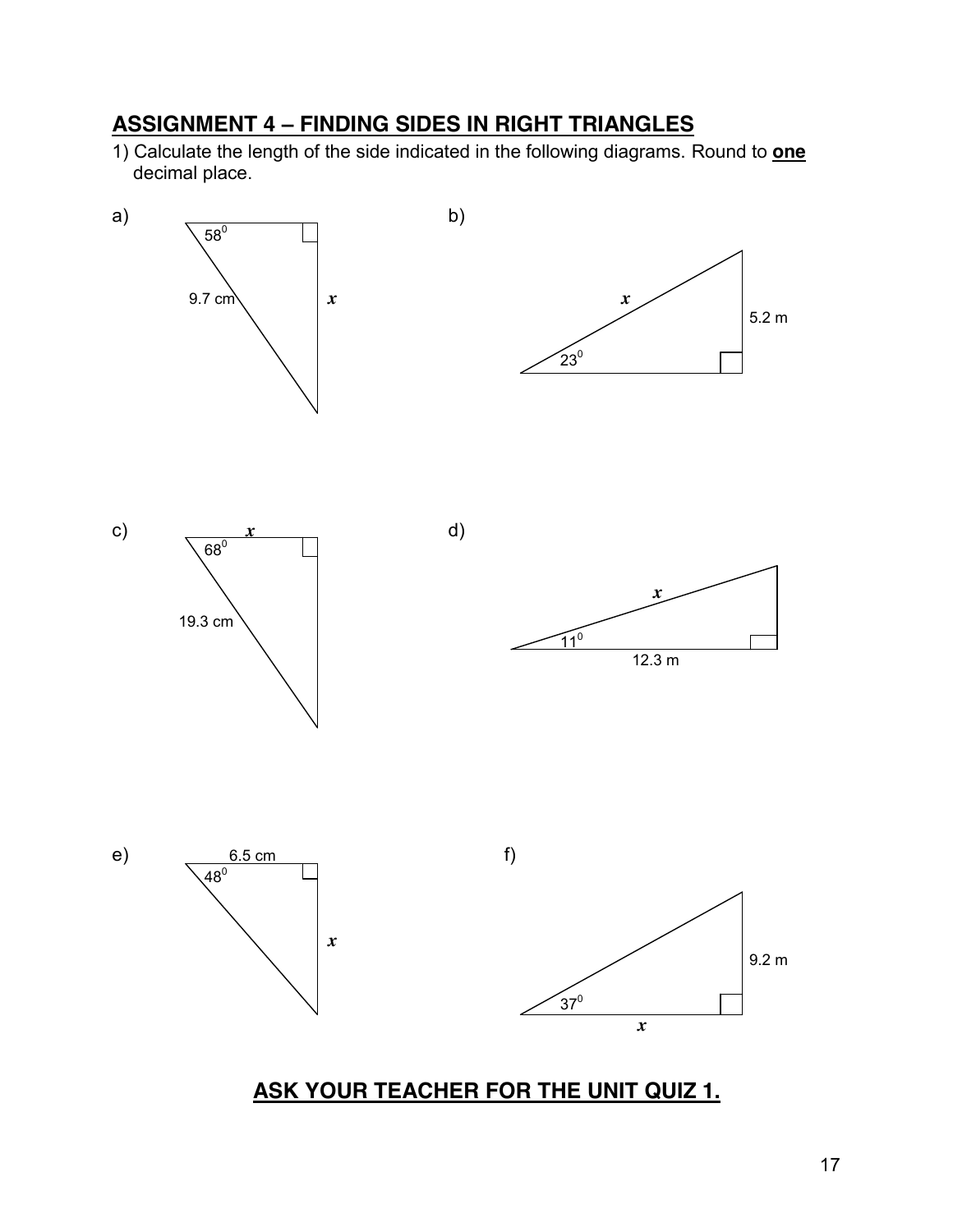## **ANGLE OF ELEVATION AND DEPRESSION**

When you look up at an airplane flying overhead for example, the angle between the horizontal and your line of sight is called the **angle of elevation**.



When you look down from a cliff to a boat passing by, the angle between the horizontal and your line of sight is called the **angle of depression**.

When you are given the angle of depression, it is important to carefully use this angle in your triangle.

Example 1: You are standing at the top of a cliff. You spot a boat 200 m away at an angle of depression of  $55^{\circ}$  to the horizon. How far is the boat from the coast? Draw a diagram to illustrate this situation.

Solution: Draw a diagram, label it with the information, and then solve the triangle.



200 m The angle inside the triangle is the complement to the angle of depression. To find that angle, do the following:  $\theta = 90^0 - 55^0$  $\theta = 35^\circ$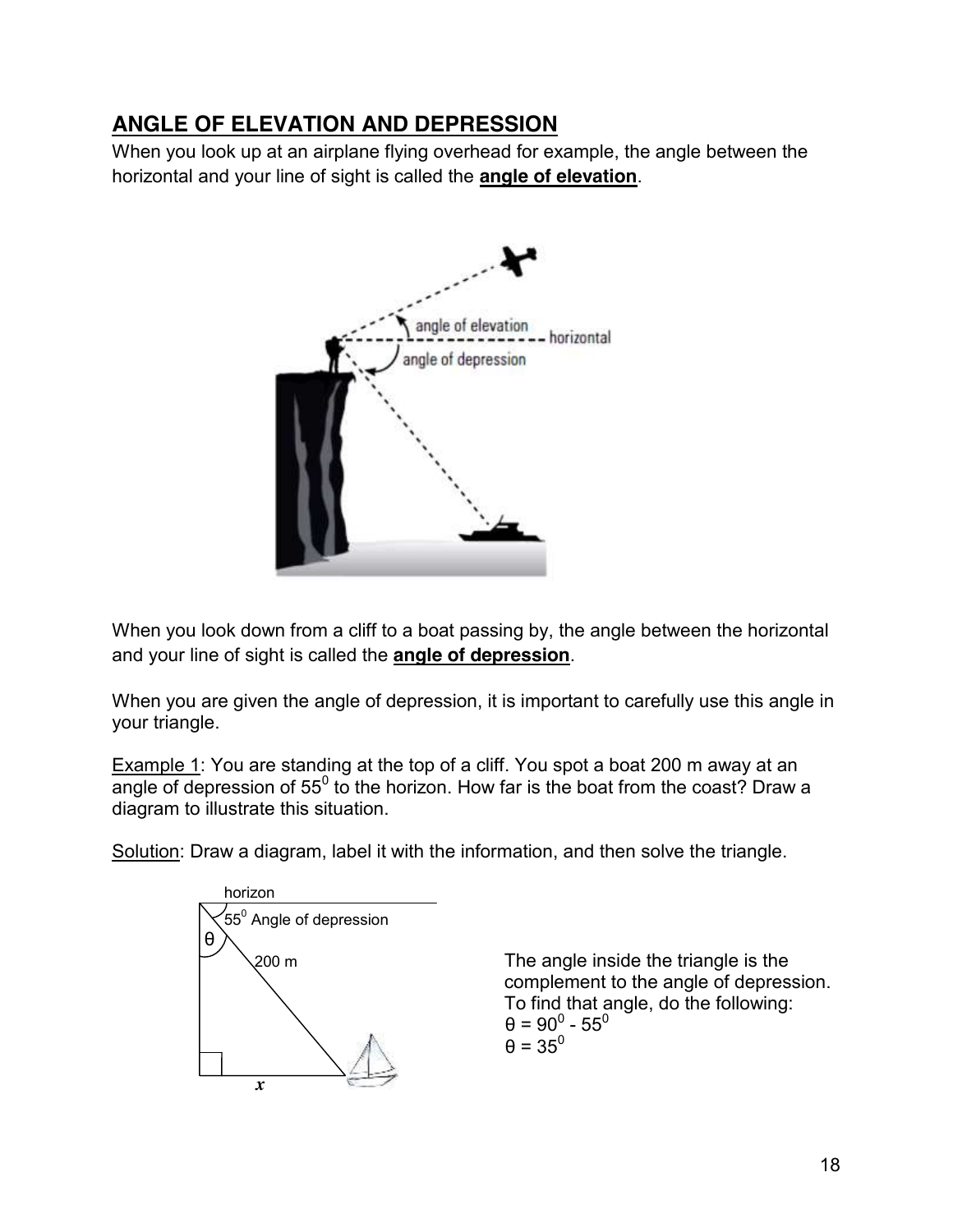### **ASSIGNMENT 5 – ANGLE OF ELEVATION AND DEPRESSION**

1) In the triangle below, what is the measure of the angle of elevation?



Measure **Measure** 

2) Write the angle of elevation in each diagram. Then find the length of the unknown side, to one decimal place.





3) In the diagram below, name the angle of depression. What is the measure of this angle?



Name \_\_\_\_\_\_\_\_\_\_\_\_\_\_\_\_\_

Measure \_\_\_\_\_\_\_\_\_\_\_\_\_\_\_

4) Find the length of the unknown side, to one decimal place.

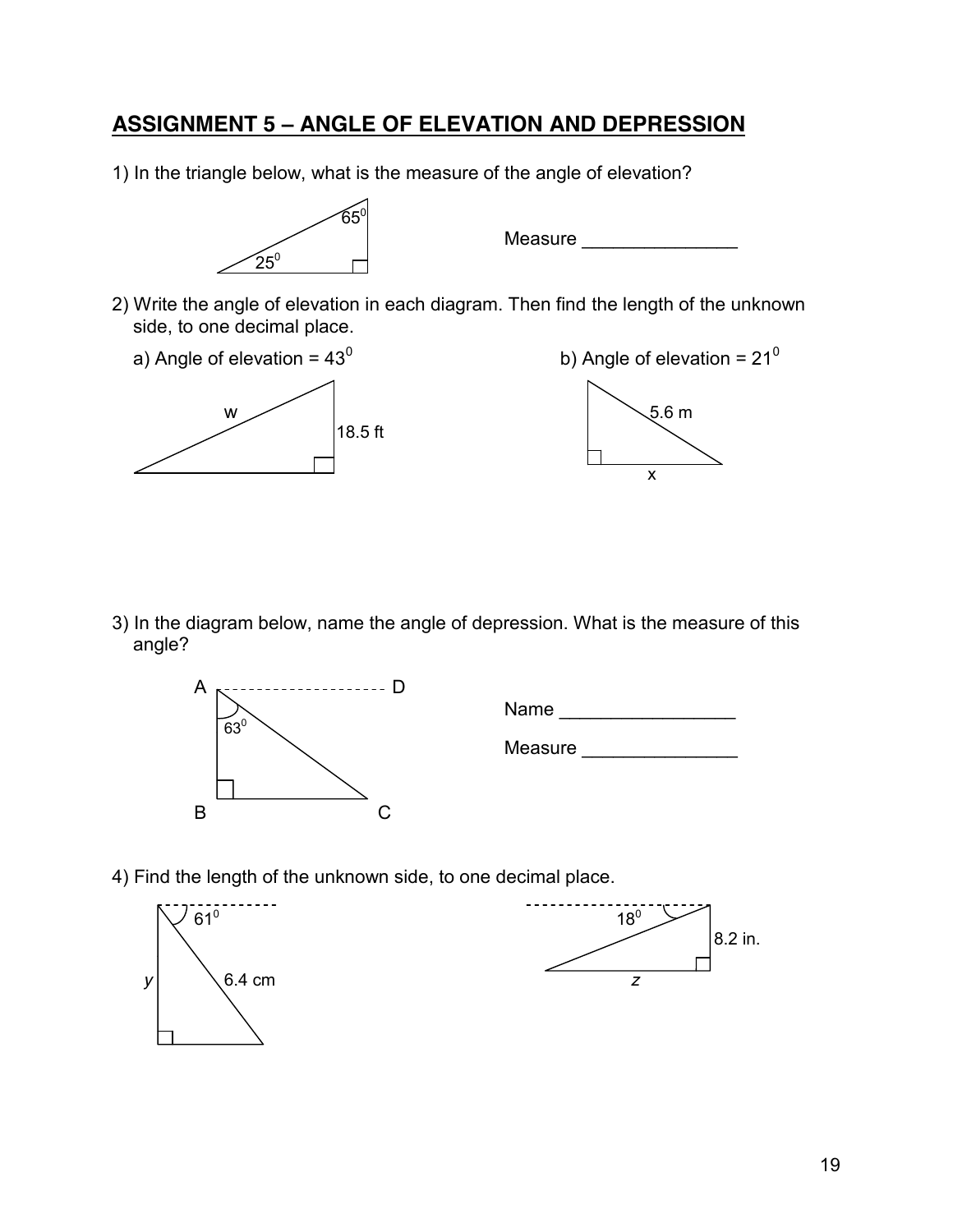## **ASSIGNMENT 6 – WORD PROBLEMS**

1) A child's slide rises to a platform at the top. If the angle of elevation of the slide is  $20^0$ , and the horizontal distance that the slide covers is 25 m long, how long is the slide?



2) A surveyor must determine the distance AB across a river. If he knows the information in the diagram below, how wide is the river?



3) A tree is measured to be 12.4 m tall. If a man views the top of the tree at an angle of elevation of 38<sup>0</sup>, how far away from the tree is he standing?



4) A ladder is placed against the side of the house. If the base is 41 feet away from the house, and the angle of elevation between the ladder and the ground is  $70^0$ , how long is the ladder?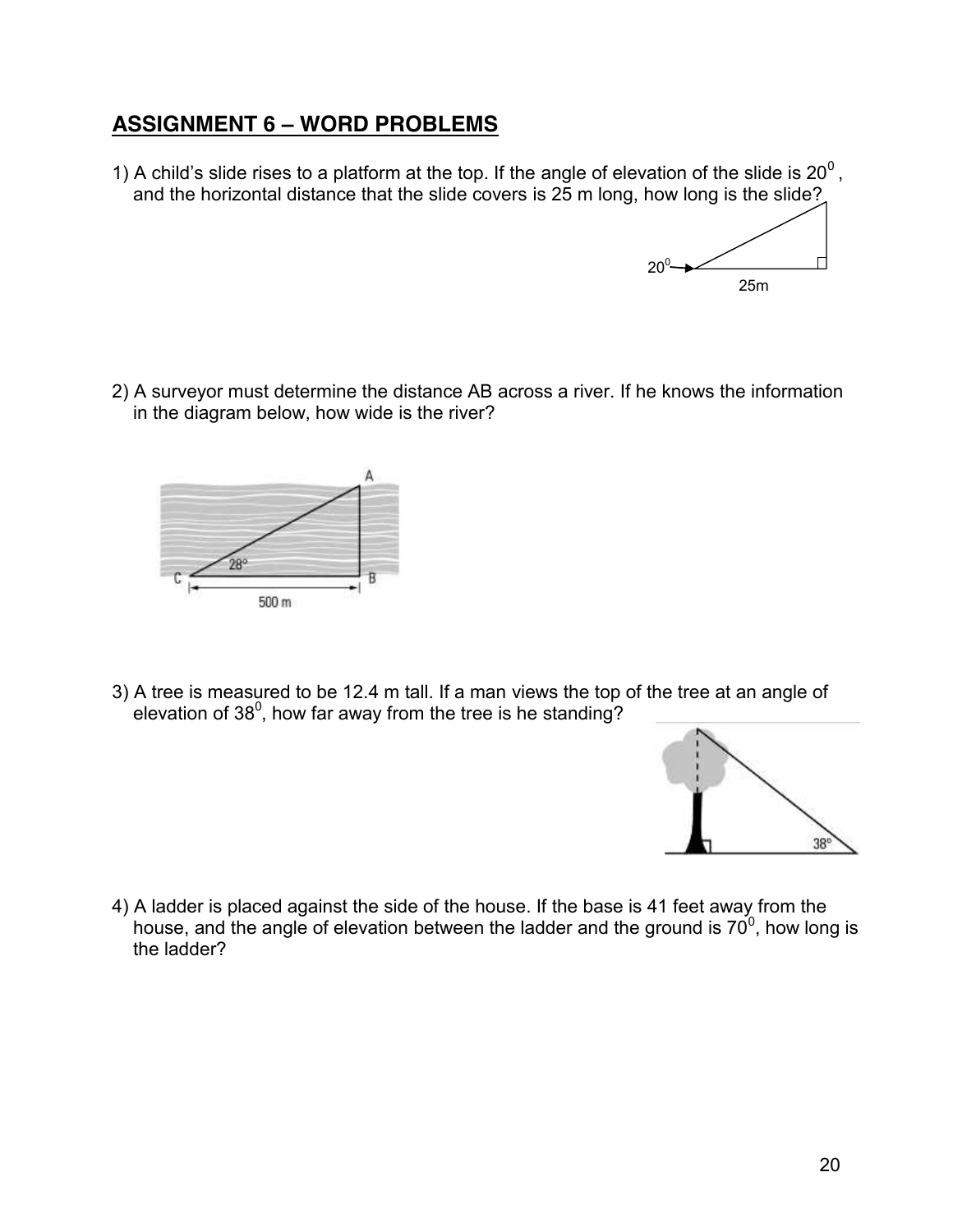## **FINDING ANGLES IN RIGHT TRIANGLES**

So far in this unit, you have used the trigonometric ratios to find the length of a side. But if you know the trigonometric ratio, you can calculate the size of the angle. This requires and "inverse" operation. You can use your calculator to find the opposite of the usual ratio provided you can calculate the ratio. To do this you need 2 sides in the triangle. You can think of the inverse in terms of something simpler: addition is the opposite or inverse of subtraction. In the same way, trig functions have an inverse.

To calculate the inverse, you usually use a 2nd function and the sin/cos/tan buttons on your calculator in sequence. If you look at your calculator just above the sin/cos/tan buttons, you should see the following:  $sin^{-1}$ ,  $cos^{-1}$ ,  $tan^{-1}$ . These are the inverse functions. If you use these buttons, you will be able to turn a ratio into an angle.

Example 1: Calculate each angle to the nearest whole degree.

a) sin  $X = 0.2546$ b) cos Y = 0.1598 c) tan  $Z = 3.2785$ 

Solution: Use the appropriate inverse function on your calculator.

NOTE: Every calculator is different in how the buttons are keyed in order to achieve the desired outcome. Most calculators will need to key "**2ndF sin**" or "**Shift sin**" in order to get sin<sup>-1</sup> displayed. Then key in the value with or without brackets as necessary.

| a) | $\sin X = 0.2546$<br>$X = \sin^{-1}(0.2546)$<br>$X = 14.74988^0$ | Angle X is $15^{\circ}$ . |
|----|------------------------------------------------------------------|---------------------------|
| b) | $cos Y = 0.1598$<br>$Y = cos^{-1}(0.1598)$<br>$Y = 80.8047^0$    | Angle Y is $81^\circ$ .   |
| C) | $tan Z = 3.2785$<br>$Z = \tan^{-1}(3.2785)$<br>$Z = 73.03737^0$  | Angle Z is $73^{\circ}$ . |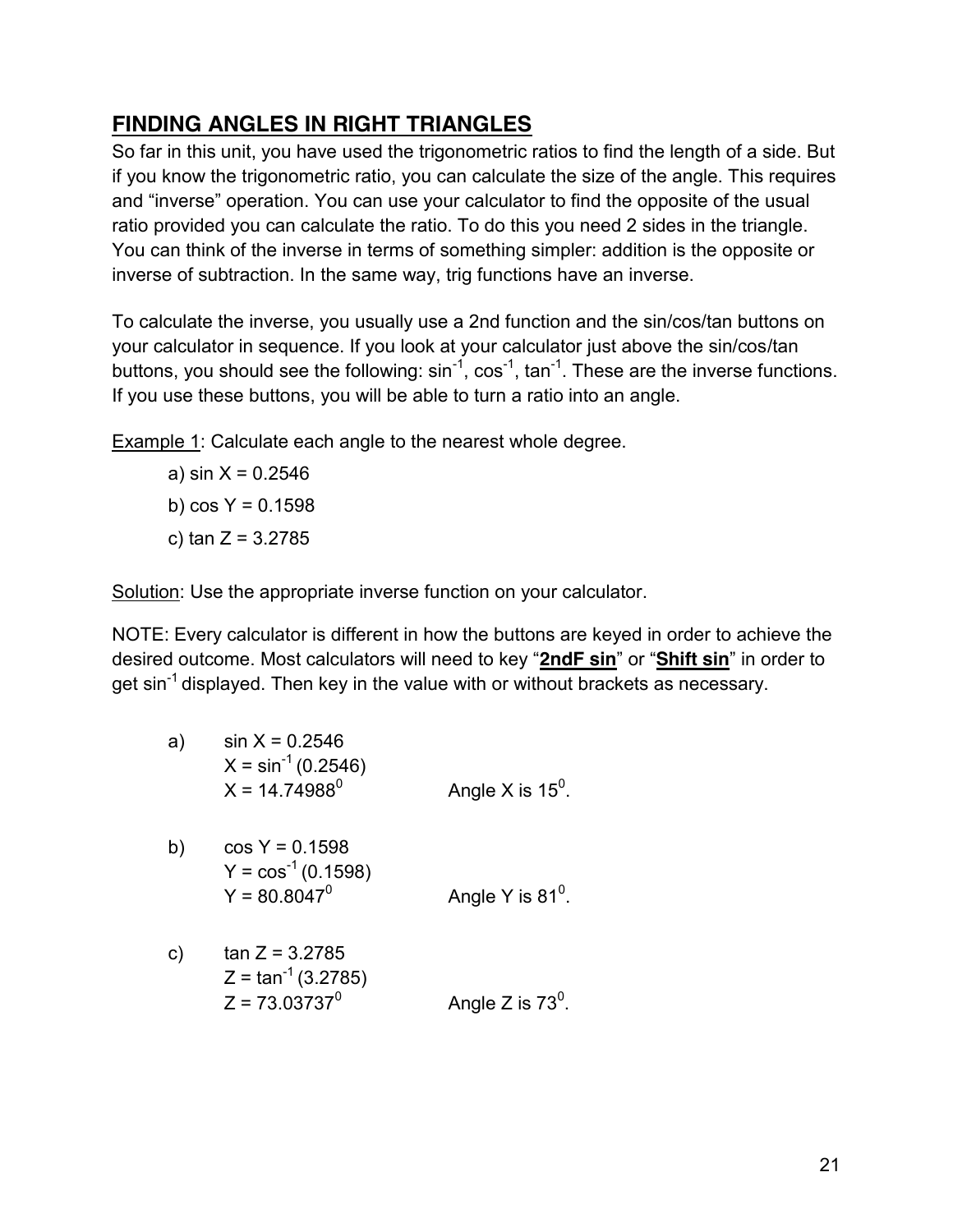Example 2: Determine the angle  $θ$  in the following triangle.



#### Solution:

1) h, o, a the triangle

- 2) Circle the letters with their partner numbers
- 3) Choose the appropriate trig ratio. In this case,  $h/$   $|/5$  m it is tangent. *o*
- 4) Write down the ratio and fill it in.





5) Divide the numerator (top number) by the denominator (bottom number) in the fraction to get a decimal number.

tan θ = 1.66666

6) Use the inverse function to solve for θ.

θ = tan<sup>-1</sup> (1.66666)<br>θ = 59.0352<sup>0</sup> θ = 59.0352 $^0$   $\hspace{1cm}$  Angle θ is approximately 59 $^0$ .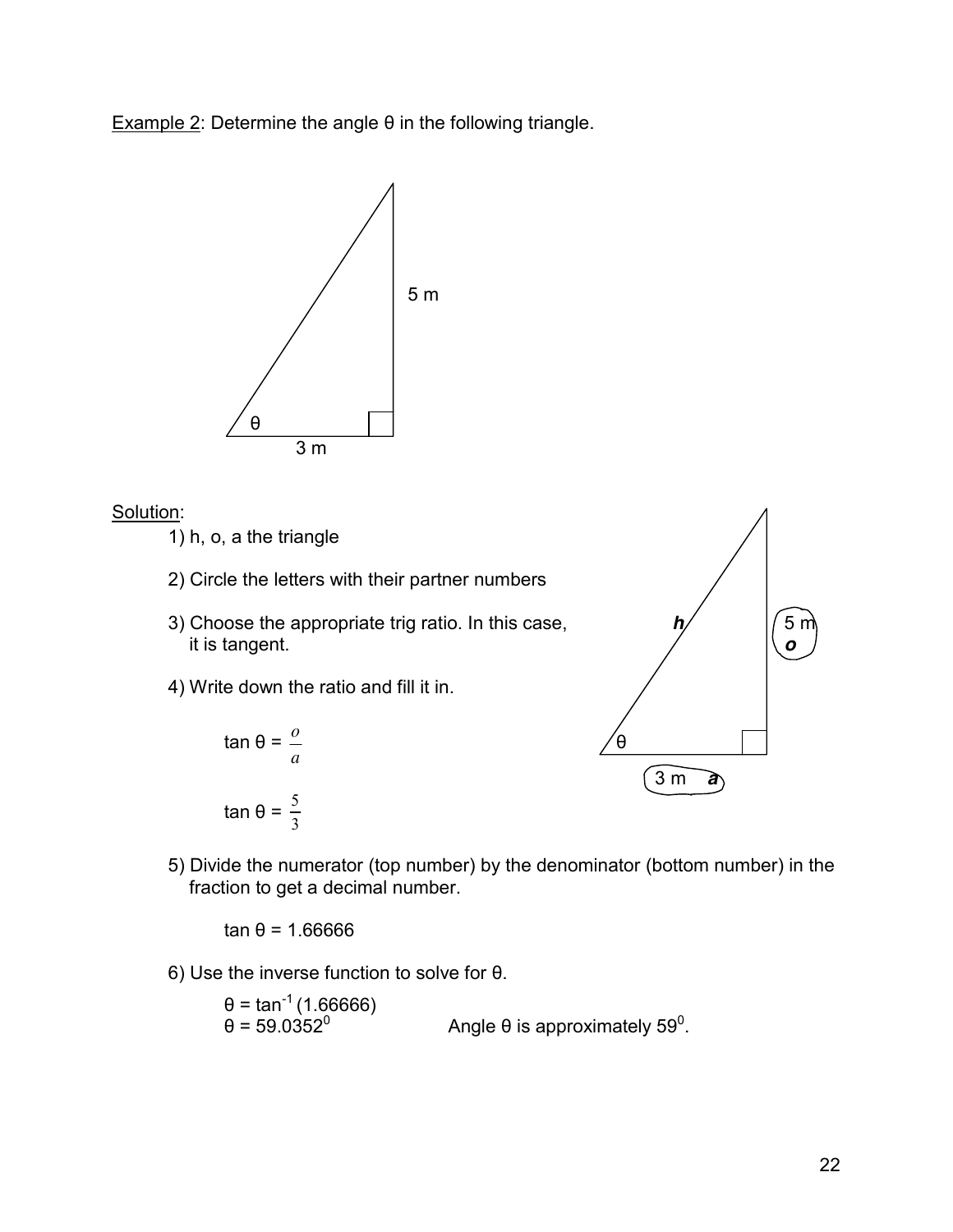### **ASSIGNMENT 7 – FINDING ANGLES IN RIGHT TRIANGLES**

1) Calculate the following angles to the nearest whole degree.

a)  $\sin D = 0.5491$  b)  $\cos F = 0.8964$ c)  $\tan G = 2.3548$  d)  $\sin P = 0.9998$ 

e) cos Q = 0.3097 f) tan R = 0.4663

2) After an hour of flying, a jet has travelled 300 miles, but gone off course 48 miles west of its planned flight path. What angle, θ, is the jet off course?



3) At what angle to the ground is an 8 m long conveyor belt if it is fastened 5 m from the base of the loading ramp?

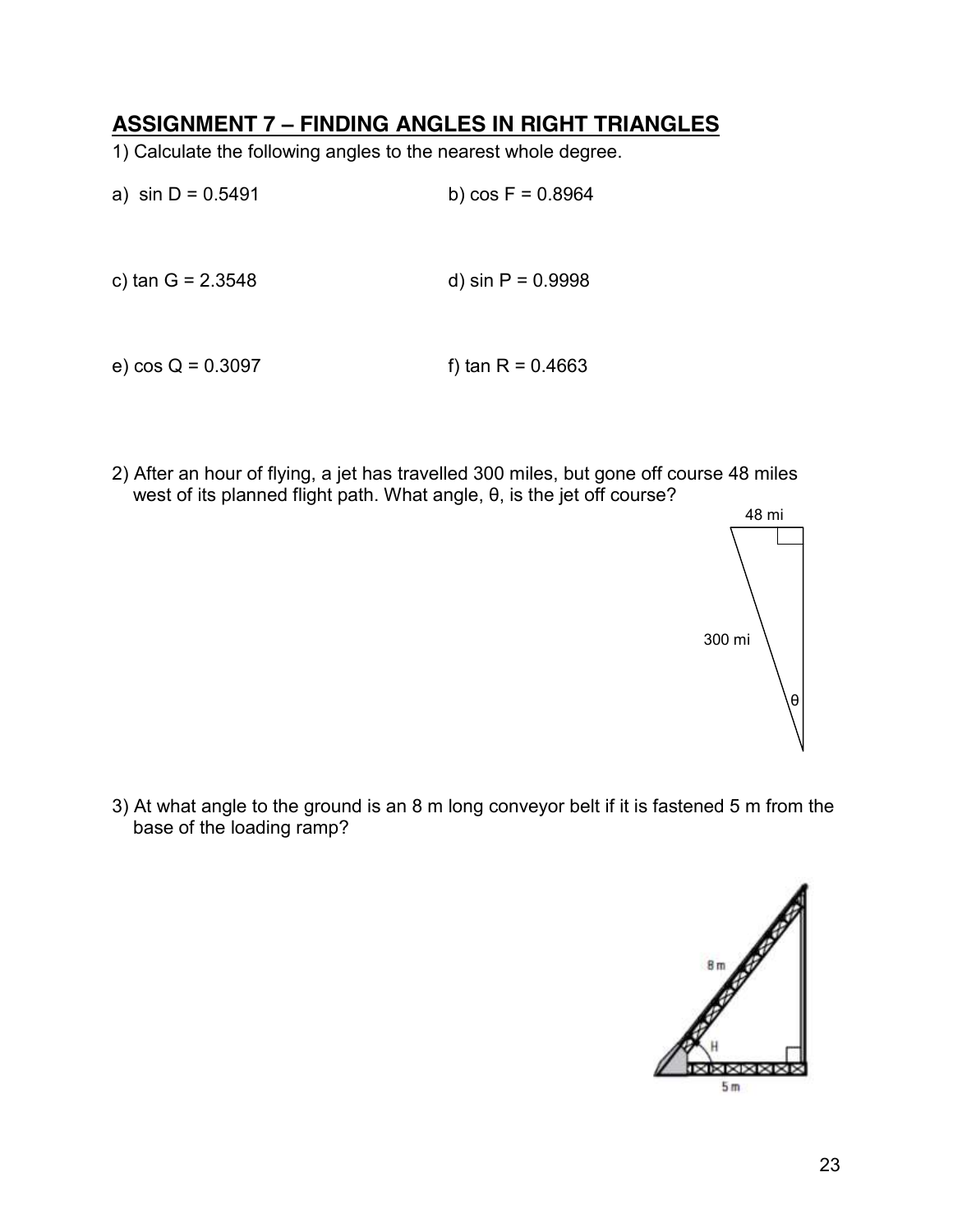4) If a boat is 150 m from the base of a 90 m cliff, what is the angle of elevation from the boat to the top of the cliff?

5) A statue of Smokey the Bear is found in Revelstoke, BC. At a distance of 6.3 m from the base, the angle of elevation to the top is 55<sup>0</sup>. How tall is the statue?

6) What is the angle of depression, θ, from the top of a 65 m cliff to an object 48 m from its base?



# **ASK YOUR TEACHER FOR THE UNIT QUIZ 2.**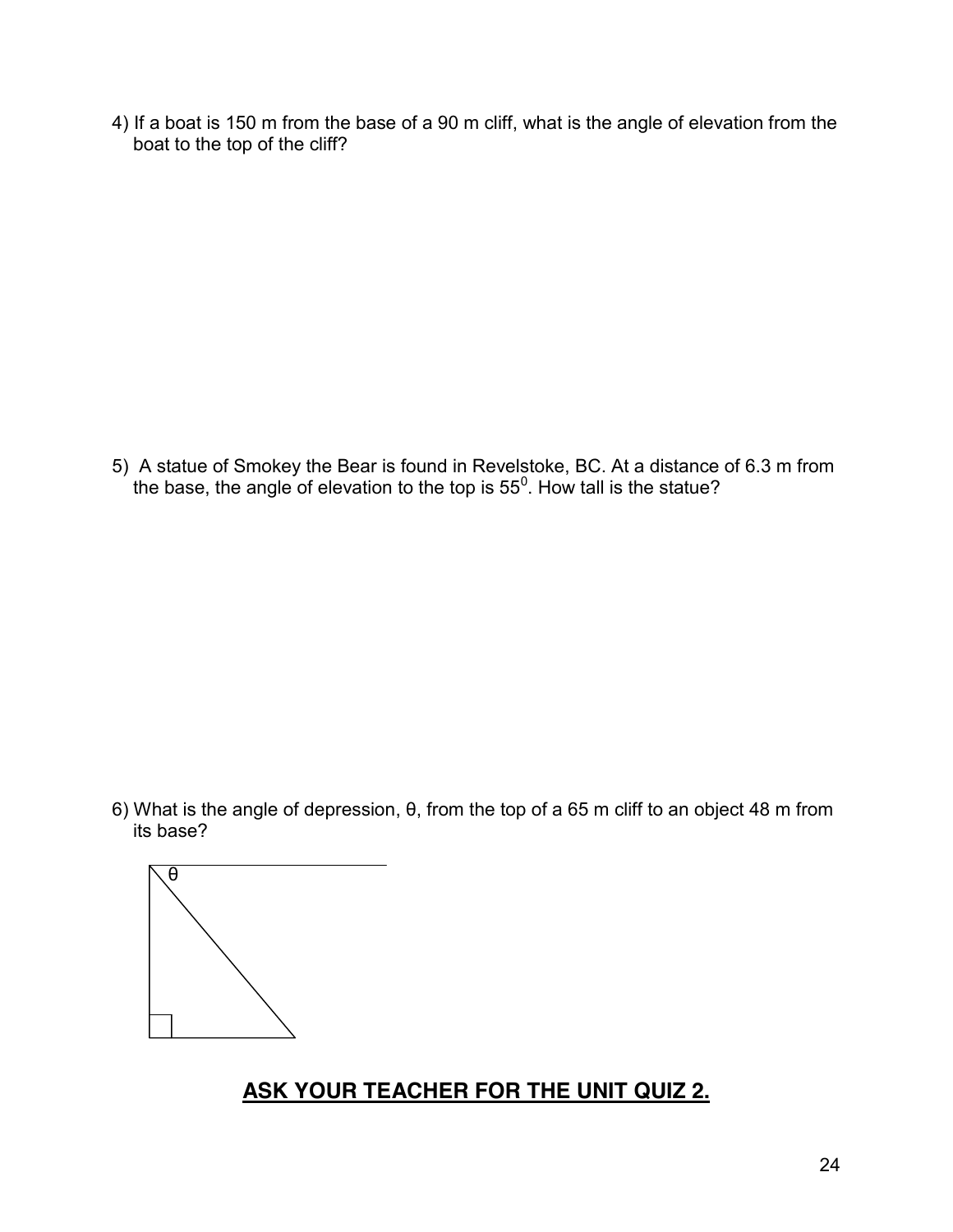### **SOLVING COMPLEX PROBLEMS**

In some circumstances, you will have two or more triangles together in one diagram, and you will need to complete several steps in order to find the answer for the angle or the side you are specifically asked for. These multi-step problems are no harder than a single triangle problem as long as you follow through with the method you have been taught.

Example: In the following diagram, find the length of AB.



NOTE: The way the two (or three) triangles are arranged will not always be the same as shown in this example. It is helpful to draw the individual triangles and work with them separately.

Solution: Find the lengths of AC and BC using the appropriate trig ratio. Then subtract to find AB.

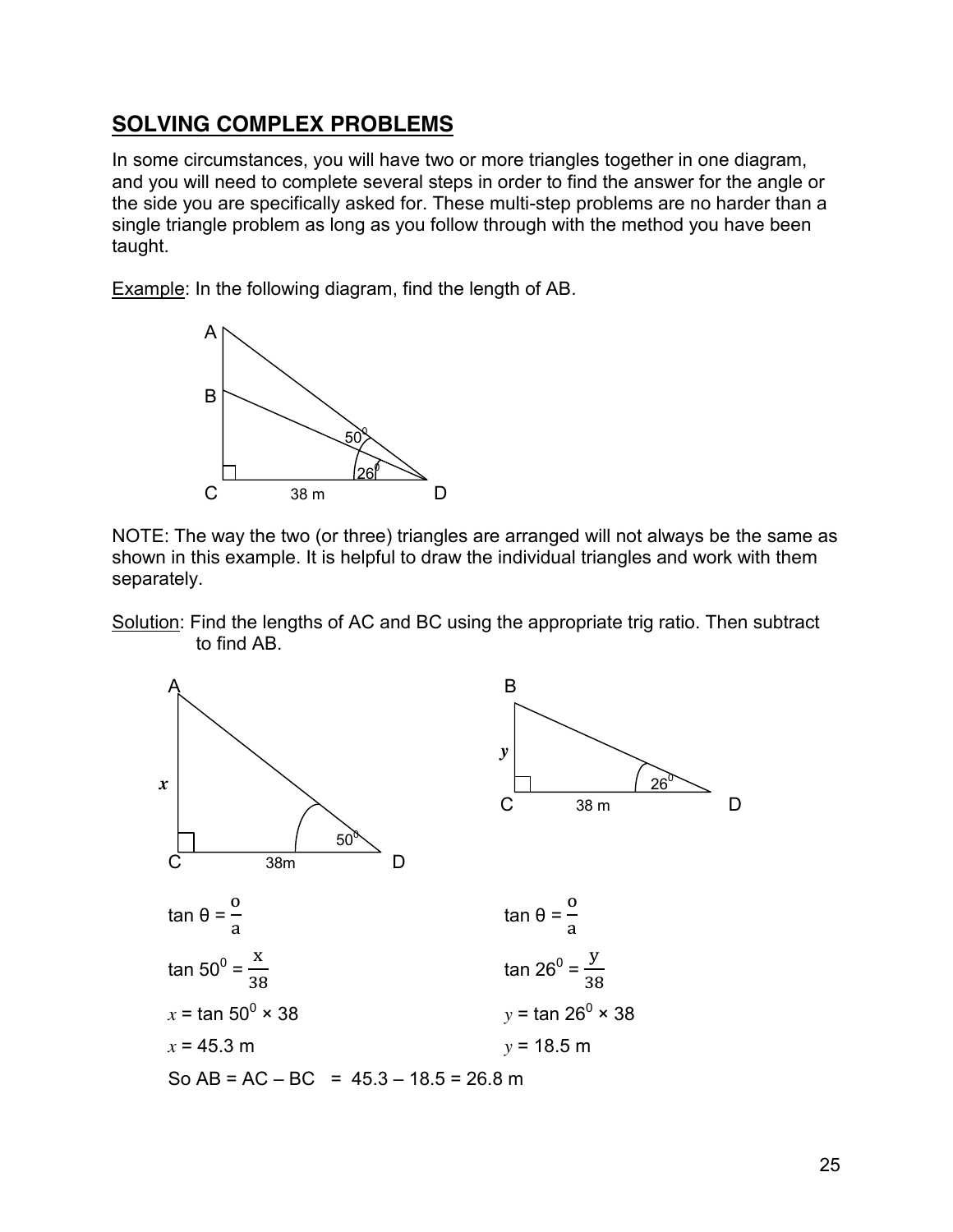# **ASSIGNMENT 8 – WORKING WITH TWO TRIANGLES**

1) What is the length of *x* in the diagram below?



2) Find the lengths of *x* and *z* below.



3) Find the lengths of *x* and *y* below. Hint: use Pythagorean Theorem to find *x*.

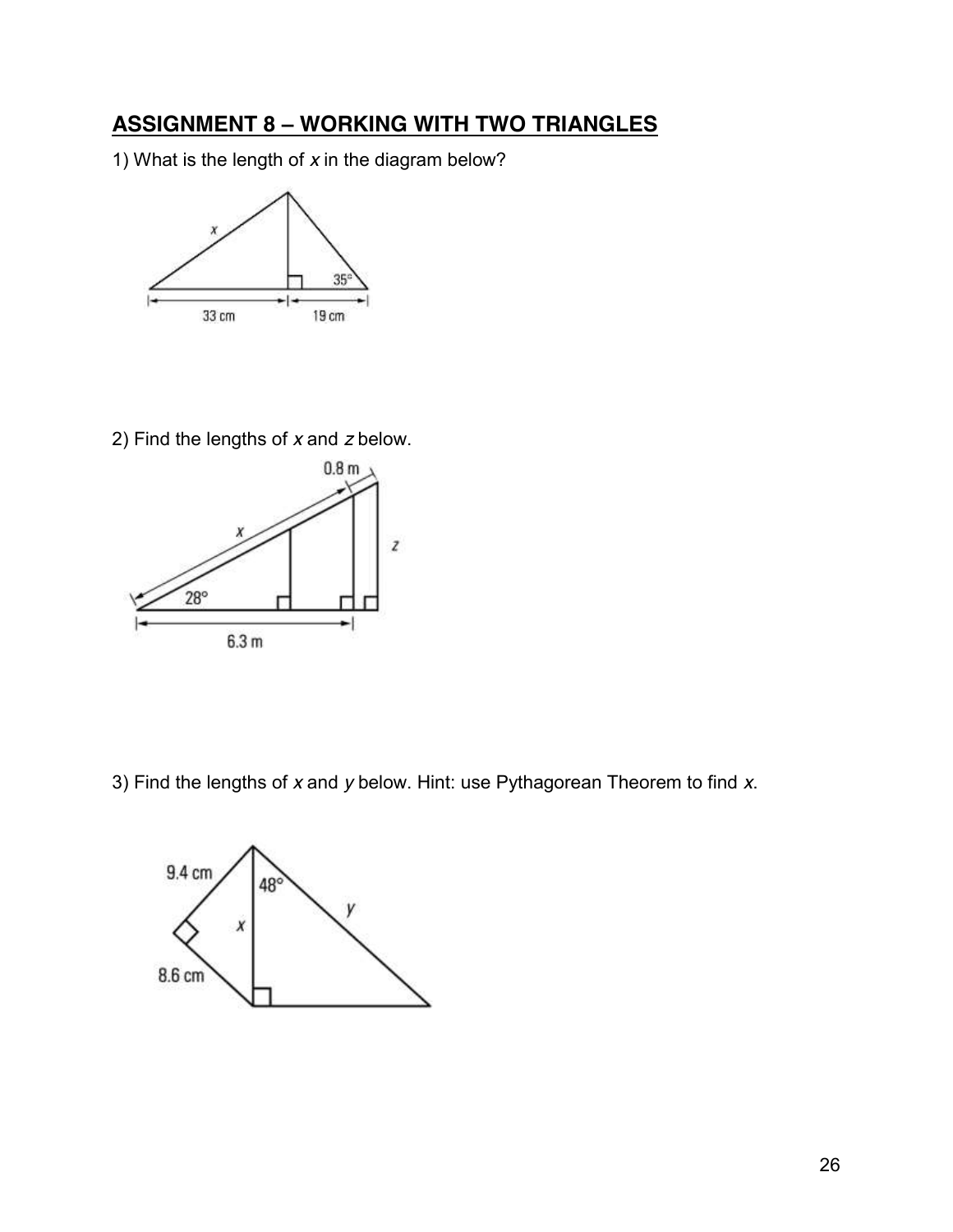4) From the top of 200 m tall office building  $(B_1)$ , the angle of elevation to the top of another building ( $B_2$ ) is 40<sup>0</sup>. The angle of depression to the bottom of that building is 25<sup>0</sup>. How tall is that second building  $(B_2)$ ?



- 5) A flagpole is supported by two guy wires, each attached to the same peg in the ground that is 4 m from the base of the flagpole. The guy wires have angles of elevation of 35 $^0$  and 45 $^0$  as shown below.
	- a) How long is each guy wire, lengths *a* and *b*?
	- b) How much higher up the flagpole is the top guy wire attached?

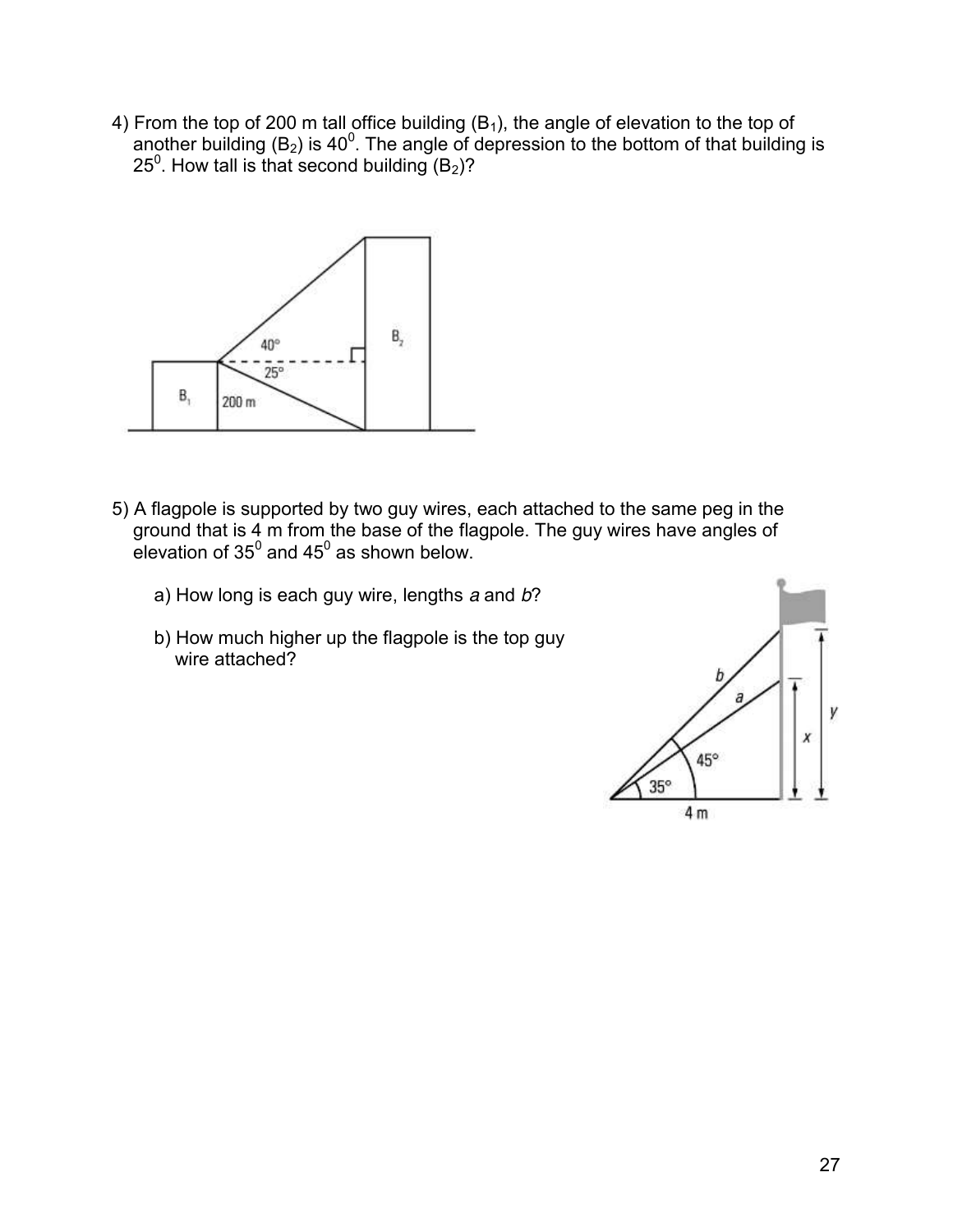### **SOLVING COMPLEX PROBLEMS IN THE REAL WORLD**

In some situations, you will need to work with triangles that are at an angle to each other. Also, some situations will involve triangles that share a common edge but in each triangle this edge will represent a different dimension. It is sometimes hard to visualize these diagrams as they are trying to represent three dimensional images on a two dimensional paper. If you are having difficulties, draw the triangles separately and work that way. Remember, we are **always** using right triangles in these problems.

Example: Calculate the height of a cliff, AB below, given the information on the diagram.



Solution: Use ΔBCD to find side BC, and then use that length in ΔABC to find AB





tan 51<sup>0</sup> = 
$$
\frac{y}{494}
$$
  
y = tan 51<sup>0</sup> × 494  
y = 610.0 m

Now use this length Now use this length Now use this length Now use this length Now use this length Now The height of the cliff, AB = 610 m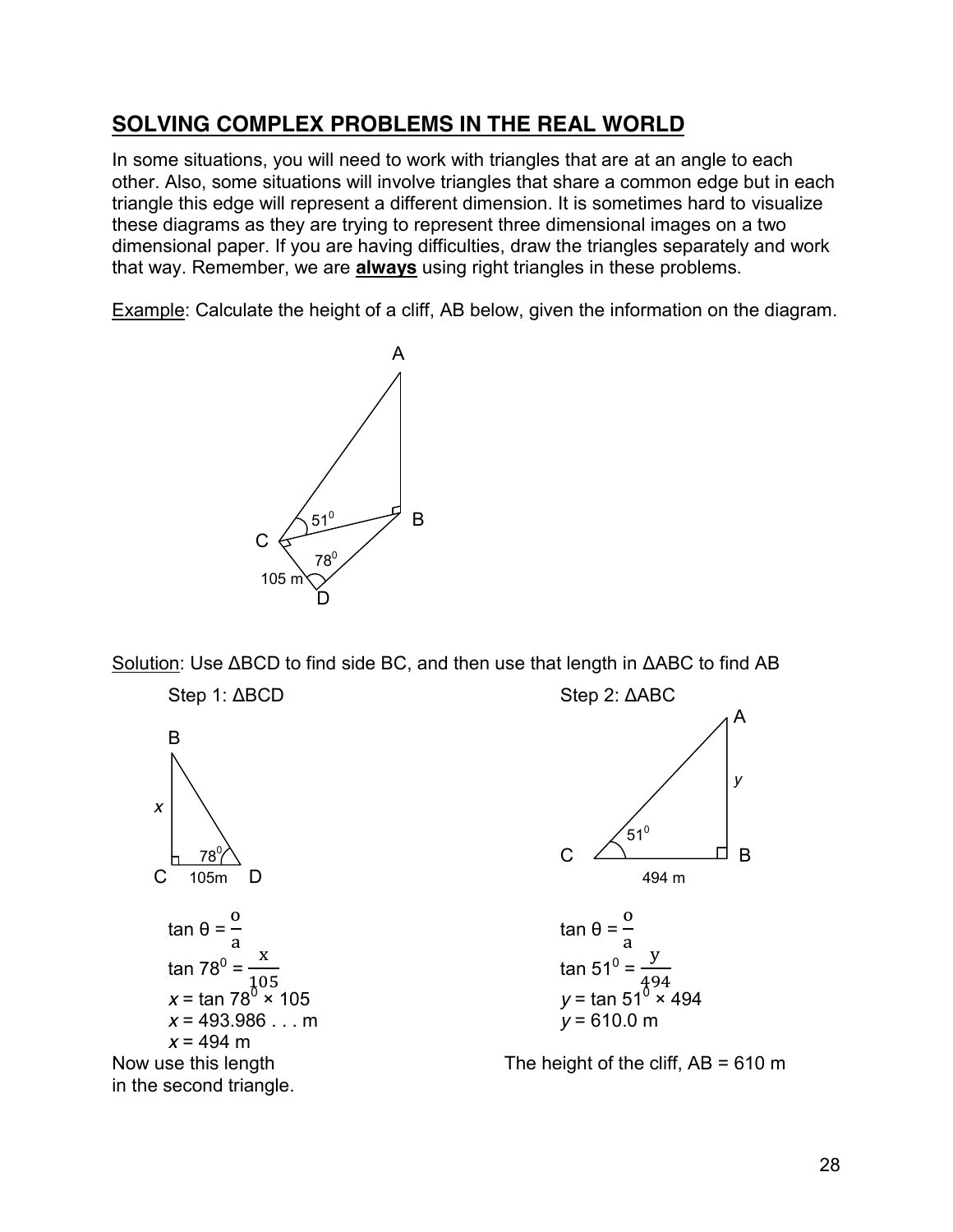### **ASSIGNMENT 9 – WORKING WITH TRIANGLES IN 3-D**

1) Susan and Marc spot a bird's nest at the top of a tree. Marc is 89 m from the tree. The angle between Susan's line of sight and Marc's line of sight is 73 $^0$ . If the angle of elevation from Susan to the top of the tree is  $35^{\circ}$ , what is the height of the nest in the tree – how tall is the tree?



2) You need to calculate the height of a cliff that drops vertically into a river. Use the information in the diagram to calculate the height of the cliff.

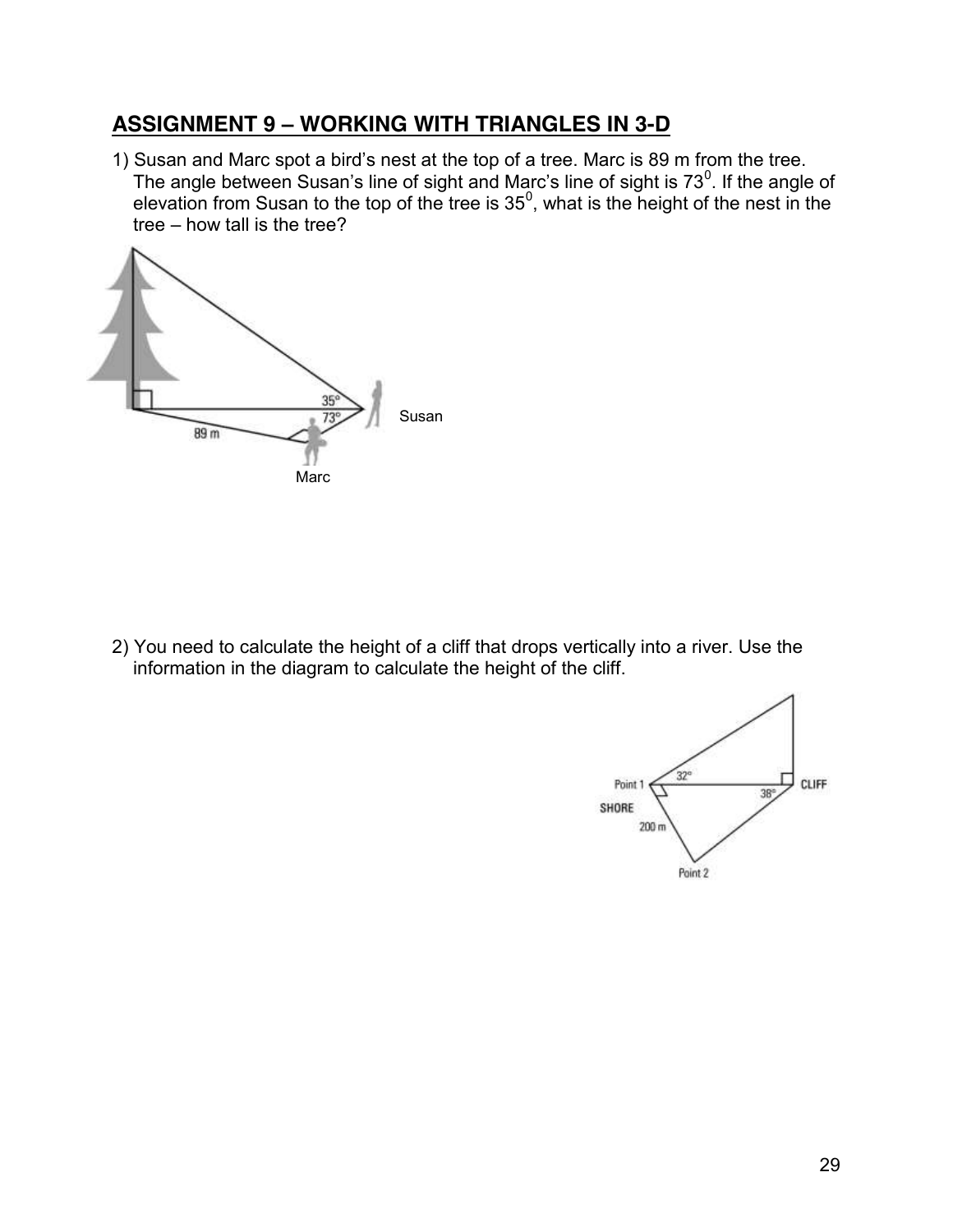- 3) An airplane is flying 100 km north and 185 km west of an airport. It is flying at a height of 7 km.
- a) Draw a diagram to show this problem. There should be 2 right triangles in your diagram. Label the vertices of each triangle with letters.

b) Using your diagram to help, calculate the straight-line distance from the plane to the airport.

c) What is the angle of elevation of the plane from the airport?